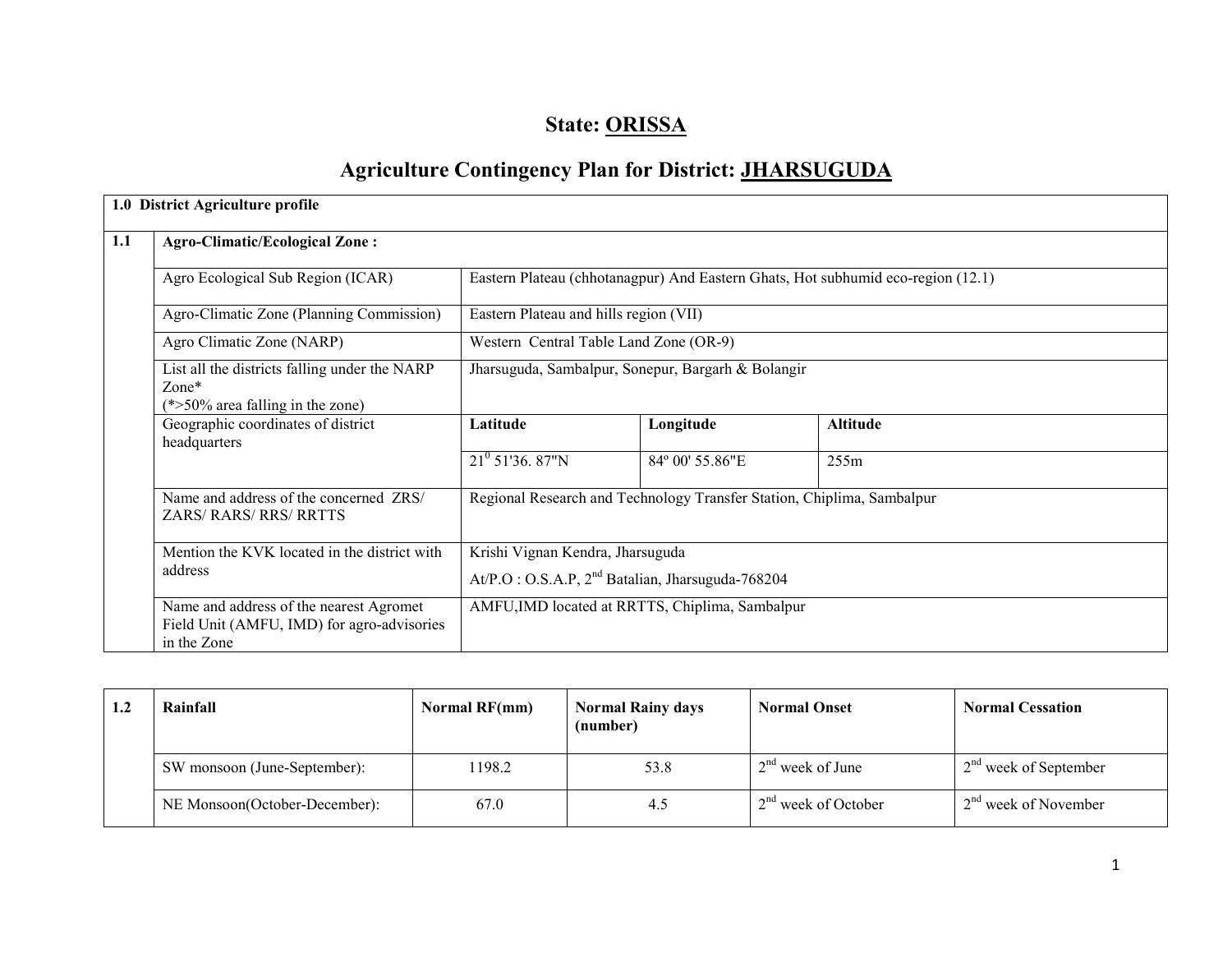|  | Winter (January-February) | 54.6   | ∸<br>. |  |
|--|---------------------------|--------|--------|--|
|  | Summer (March-May)        | 43.0   | 3.0    |  |
|  | Annual                    | 1362.8 | 66.2   |  |

Source- Odisha Agriculture Statistics 2008-09

| 1.3 | Land use<br>pattern of the<br><b>district</b> (latest<br>statistics) | Geographical<br>area | Cultivable<br>area | Forest area | Land under<br>non-<br>agricultural<br>use | Permanent<br>pastures | Cultivable<br>wasteland | Land under<br>Misc. tree<br>crops and<br>groves | Barren and<br>uncultivable<br>land | Current<br>fallows | Other<br>fallows |
|-----|----------------------------------------------------------------------|----------------------|--------------------|-------------|-------------------------------------------|-----------------------|-------------------------|-------------------------------------------------|------------------------------------|--------------------|------------------|
|     | Area $('000 ha)$                                                     | 208.0                | 78.0               | 20.0        | 39.0                                      | 20.0                  | 15.0                    | 6.0                                             | 17.0                               | 21.0               | 3.0              |

Source- Odisha Agriculture Statistics 2008-09.

| Major Soils (common names like red sandy loam deep soils (etc.,)* | Area ('000 ha) | Percent (%) of total |
|-------------------------------------------------------------------|----------------|----------------------|
| Red & Yellow Soils                                                | 125.5          | 60.3                 |
| Red & Black Soils                                                 | 73.4           | 35.3                 |
| Laterite Soils                                                    | 9.1            | 4.4                  |

| 1.5 | <b>Agricultural land use</b> | Area ('000 ha)          | Cropping intensity $\%$ |
|-----|------------------------------|-------------------------|-------------------------|
|     | Net sown area                | 78.0                    | 144.5 %                 |
|     | Area sown more than once     | 34.                     |                         |
|     | Gross cropped area           | 12 <sup>2</sup><br>12.1 |                         |

\* Source- Odisha Agriculture Statistics 2008-09.

| 1.6 | <b>Irrigation</b>            | Area $('000 ha)$ |                  |                                    |  |  |  |  |  |  |
|-----|------------------------------|------------------|------------------|------------------------------------|--|--|--|--|--|--|
|     | Net irrigated area           | 101.1            |                  |                                    |  |  |  |  |  |  |
|     | Gross irrigated area         | 143.3            |                  |                                    |  |  |  |  |  |  |
|     | Rainfed area                 | 278.8            |                  |                                    |  |  |  |  |  |  |
|     | <b>Sources of Irrigation</b> | Number           | Area $('000 ha)$ | Percentage of total irrigated area |  |  |  |  |  |  |
|     | Canals                       |                  | 37.1             |                                    |  |  |  |  |  |  |
|     | Tank                         | -                |                  |                                    |  |  |  |  |  |  |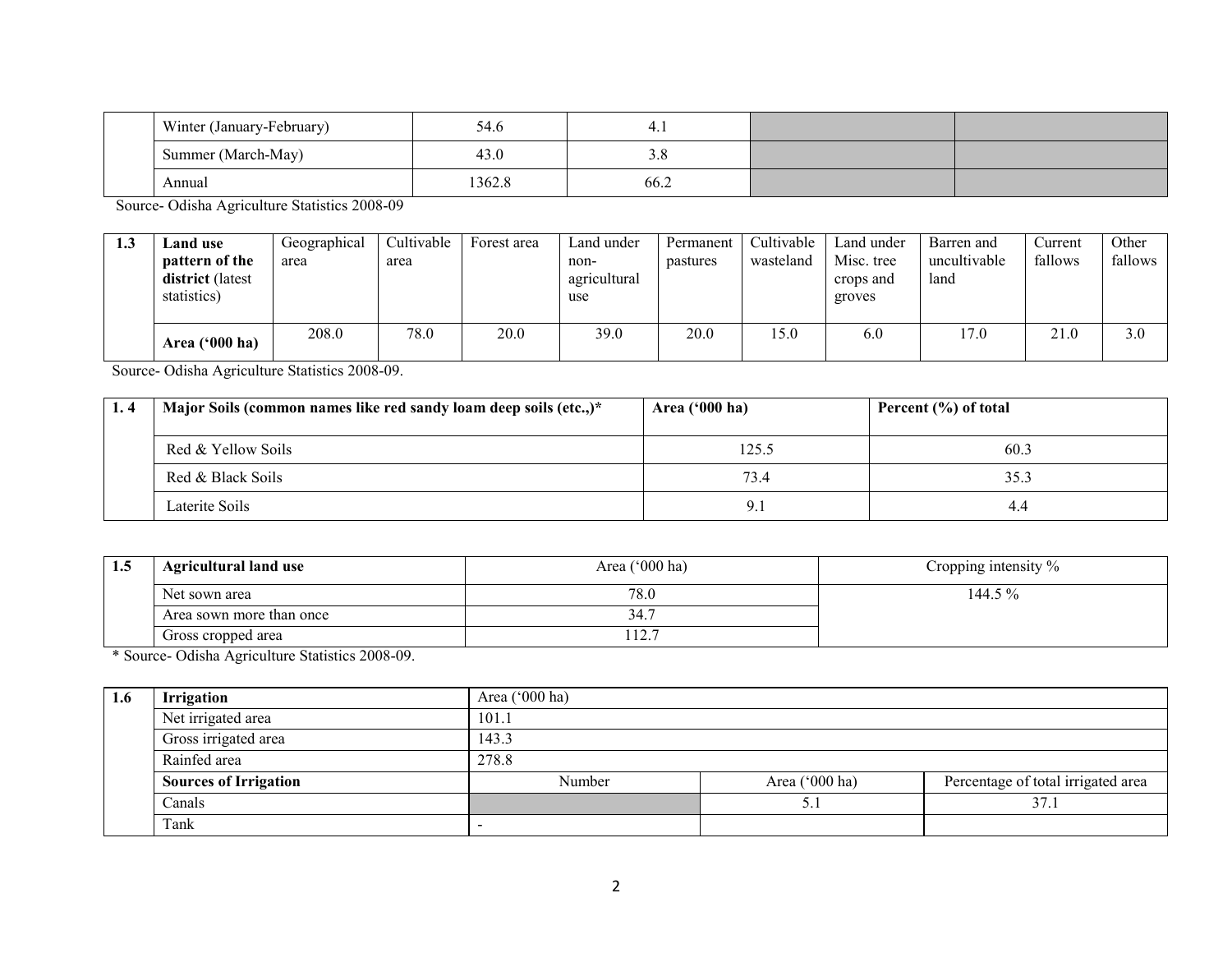| Open wells                                                                                                 | 6088                  |             |                                                                                                   |
|------------------------------------------------------------------------------------------------------------|-----------------------|-------------|---------------------------------------------------------------------------------------------------|
| Bore wells                                                                                                 | 143                   | 4.1         | 30.0                                                                                              |
| Lift irrigation schemes                                                                                    | 85                    |             |                                                                                                   |
| Micro-irrigation                                                                                           |                       |             |                                                                                                   |
| Other sources                                                                                              | 45                    | 5.1         | 32.9                                                                                              |
| Total Irrigated Area                                                                                       |                       | 13.97       |                                                                                                   |
| Pump sets                                                                                                  | 220                   |             |                                                                                                   |
| No. of Tractors                                                                                            | 35                    |             |                                                                                                   |
| Groundwater availability and use* (Data<br>source: State/Central Ground water<br><b>Department /Board)</b> | No. of blocks/Tehsils | $(\%)$ area | Quality of water (specify the<br>problem such as high levels of<br>arsenic, fluoride, saline etc) |
|                                                                                                            |                       |             |                                                                                                   |
| Over exploited                                                                                             |                       |             |                                                                                                   |
| Critical                                                                                                   |                       | 70 %        | Good $&$ neutral (PH)                                                                             |
| Semi-critical                                                                                              |                       |             | $\overline{\phantom{0}}$                                                                          |
| Safe                                                                                                       | 4                     | 100%        | Good $&$ neutral (PH)                                                                             |
| Wastewater availability and use                                                                            |                       |             |                                                                                                   |
| Ground water quality                                                                                       |                       |             |                                                                                                   |

#### 1.7 Area under major field crops & horticulture (as per latest figures) (Year 2009-10)

| 1.7 | Major field crops cultivated |                  | Area ('000 ha) |              |           |                          |              |                          |                    |  |
|-----|------------------------------|------------------|----------------|--------------|-----------|--------------------------|--------------|--------------------------|--------------------|--|
|     |                              |                  | <b>Kharif</b>  |              | Rabi      |                          |              |                          |                    |  |
|     |                              | <b>Irrigated</b> | Rainfed        | <b>Total</b> | Irrigated | Rainfed                  | <b>Total</b> | <b>Summer</b>            | <b>Grand</b> total |  |
|     | Paddy                        | 0.3              | 46.1           | 46.5         | 0.3       | $\overline{\phantom{a}}$ | 0.3          | $\,$                     | 46.7               |  |
|     | Sesamum                      | 1.3              | 5.3            | 6.6          | 1.0       | 1.5                      | 2.6          | $\overline{\phantom{0}}$ | 9.3                |  |
|     | Greengram                    | 1.9              | 2.6            | 4.5          | 1.5       | 1.4                      | 3.0          | $\overline{\phantom{a}}$ | 7.5                |  |
|     | Blackgram                    | 0.7              | 3.8            | 4.5          | 0.3       | 1.0                      | 1.2          | $\blacksquare$           | 5.8                |  |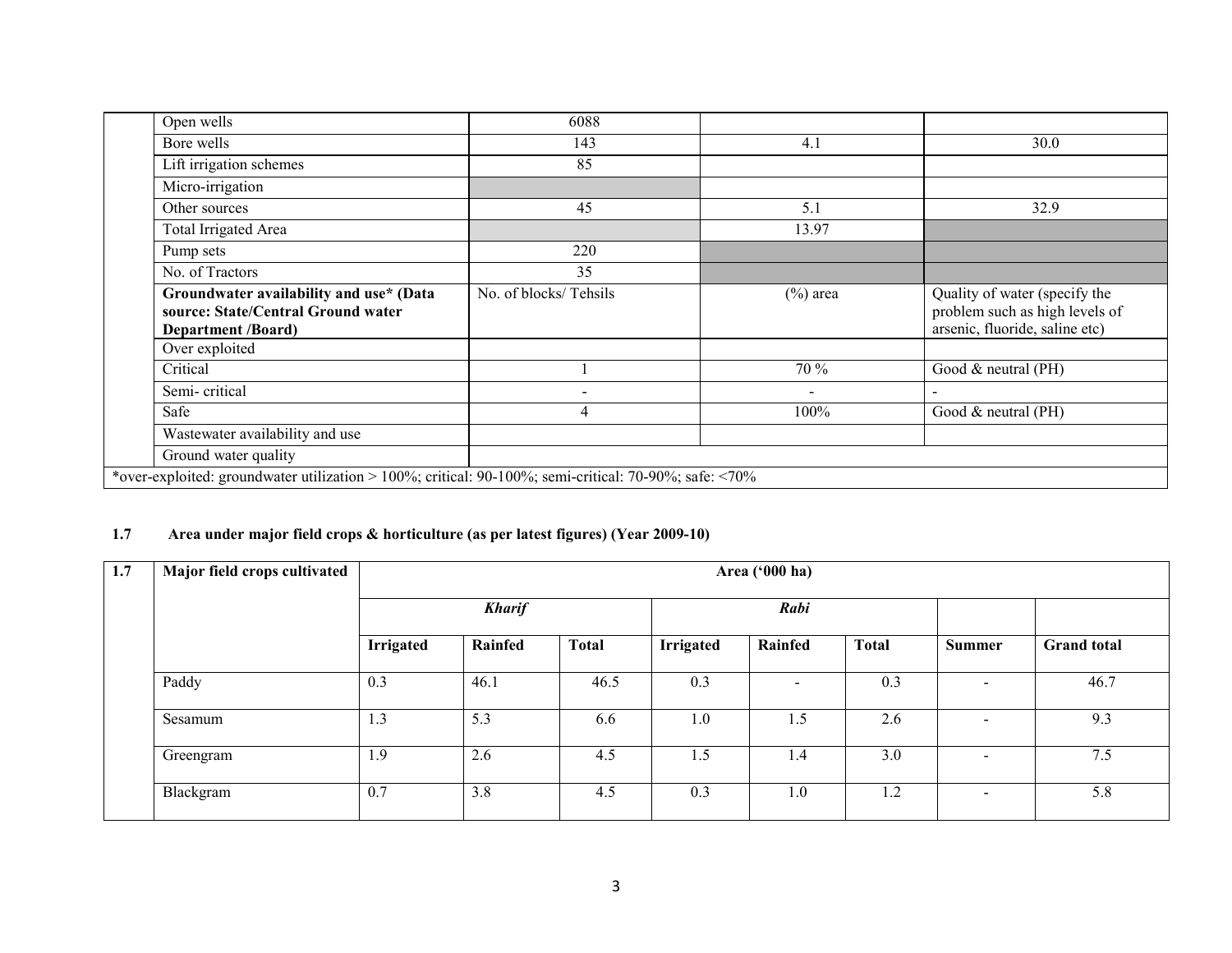| Horsegram | . . | -1.9 | .   | 0.04 | $\cdot$     | $\cdot$ | <u>.</u>                  |
|-----------|-----|------|-----|------|-------------|---------|---------------------------|
| Groundnut | 0.4 | .    | 1.0 | 0.8  |             | 0.8     | $\mathcal{L}.\mathcal{H}$ |
| Mustard   | -   |      |     | .    | $\sim$<br>. | ن. ب    | 0.4                       |

\* Source- Department of Agriculture, Jharsuguda (Proceeding, Strategic meeting)

| Horticulture crops -<br>Fruits     | Area ('000 ha)  |  |
|------------------------------------|-----------------|--|
|                                    | <b>Total</b>    |  |
| Mango                              | 1.0             |  |
| Banana                             | 0.2             |  |
| Citrus                             | 0.2             |  |
| $\overline{G}$ uava                | 0.1             |  |
| Papaya                             | 0.004           |  |
| Horticulture crops -<br>Vegetables | <b>Total</b>    |  |
| <b>Brinjal</b>                     | 0.4             |  |
| Tomato                             | 0.4             |  |
| Cole crops                         | 0.2             |  |
| $\overline{P}$ otato               | 0.2             |  |
| <b>Sweet Potato</b>                | 0.1             |  |
| Grazing land                       | $\overline{20}$ |  |

\* Source- SREP, Jharsuguda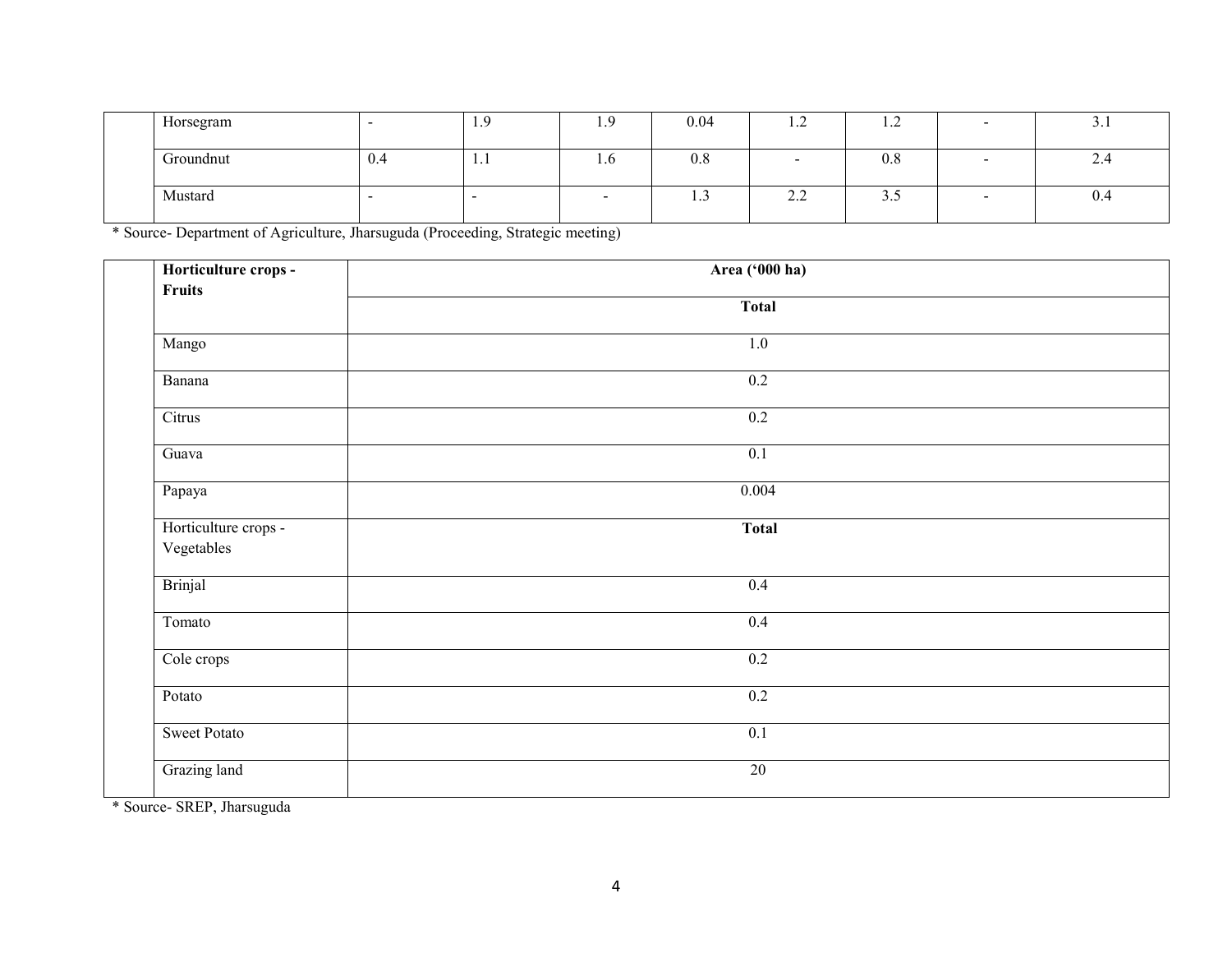| $\overline{1.8}$ | <b>Livestock</b>                                            |                        | <b>Male ('000)</b> |                    | Female ('000)                            |                                                        | <b>Total ('000)</b>  |                                   |
|------------------|-------------------------------------------------------------|------------------------|--------------------|--------------------|------------------------------------------|--------------------------------------------------------|----------------------|-----------------------------------|
|                  | Non descriptive Cattle (local low yielding)                 |                        | 10.1               |                    | 57.8                                     |                                                        |                      | 67.9                              |
|                  | Improved cattle                                             |                        | 0.1                |                    | 0.2                                      |                                                        |                      | 0.3                               |
|                  | Crossbred cattle                                            |                        | $\overline{3.5}$   |                    | 5.1                                      |                                                        |                      | 8.6                               |
|                  | Non descriptive Buffaloes (local low yielding)              |                        | 7.7                |                    | 2.3                                      |                                                        |                      | 10.1                              |
|                  | <b>Descript Buffaloes</b>                                   |                        | 0.4                |                    | 0.6                                      |                                                        |                      | 1.1                               |
|                  | Goat                                                        |                        | 18.0               |                    | 27.9                                     |                                                        |                      | 45.9                              |
|                  | Sheep                                                       |                        | 3.3                |                    | 4.1                                      |                                                        |                      | 7.4                               |
|                  | Others (Camel, Pig, Yak etc.)                               |                        | 1.9                |                    | 3.7                                      |                                                        |                      | 5.7                               |
|                  | Commercial dairy farms (Number)                             |                        |                    |                    |                                          |                                                        |                      |                                   |
| 1.9              | <b>Poultry</b>                                              |                        | No. of farms       |                    |                                          | Total No. of birds ('000)                              |                      |                                   |
|                  | Commercial                                                  |                        | $\overline{27}$    |                    |                                          | 5.3                                                    |                      |                                   |
|                  | Backyard                                                    |                        | 5543               |                    |                                          | 53.3                                                   |                      |                                   |
|                  | A. Capture                                                  |                        |                    |                    |                                          |                                                        |                      |                                   |
|                  | i) Marine (Data Source: Fisheries                           | No. of fishermen       | <b>Boats</b>       |                    | <b>Nets</b>                              |                                                        |                      | <b>Storage</b><br>facilities (Ice |
|                  | Department)                                                 |                        | Mechanized         | Non-<br>mechanized | Mechanized<br>(Trawl nets,<br>Gill nets) | Non-mechanized (Shore<br>Seines, Stake & trap<br>nets) |                      | plants etc.)                      |
|                  | ii) Inland (Data Source: Fisheries<br>Department)           | No. Farmer owned ponds |                    |                    | <b>No. of Reservoirs</b>                 |                                                        | No. of village tanks |                                   |
|                  |                                                             | 500                    |                    |                    |                                          |                                                        | 1240                 |                                   |
|                  | <b>B.</b> Culture                                           |                        |                    |                    |                                          |                                                        |                      |                                   |
|                  |                                                             |                        |                    |                    | Water Spread Area (ha)                   | Yield (t/ha)                                           |                      | Production ('000 tons)            |
|                  | i) Brackish water (Data Source: MPEDA/Fisheries Department) |                        |                    |                    |                                          |                                                        |                      |                                   |
|                  | ii) Fresh water (Data Source: Fisheries Department)         |                        |                    |                    | 1640                                     | 2.9                                                    |                      | 4756                              |

\* Source- SREP, Jharsuguda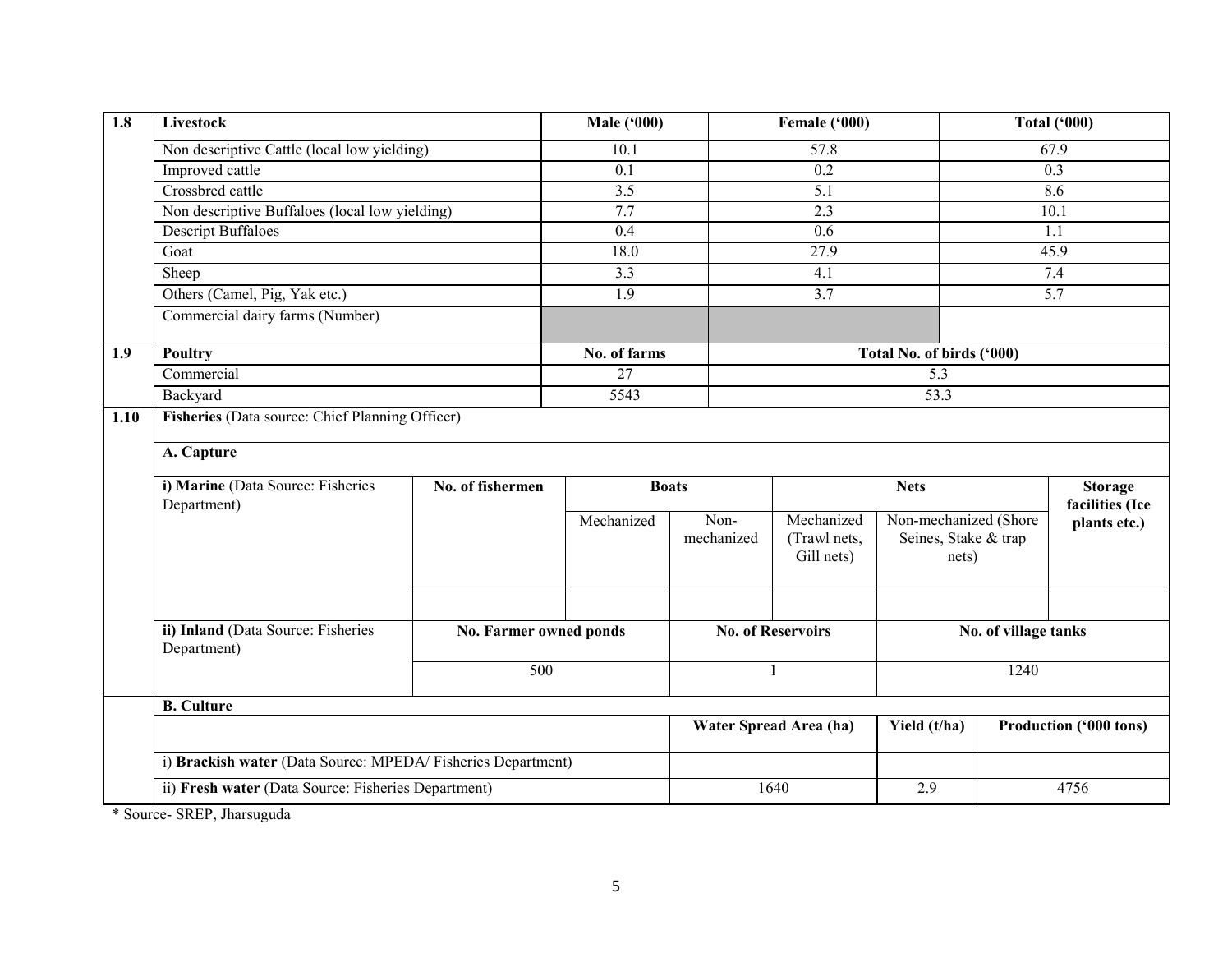### 1.11 Production and Productivity of major crops (Average of last 5 years: 2003-04, 2004-05, 2005-06, 2006-07, & 2007-08)

| 1.11 | Name of crop                                                              |                          | Kharif                   |                       | Rabi                    |                          | <b>Summer</b>            |                       | <b>Total</b>            | Crop                                   |
|------|---------------------------------------------------------------------------|--------------------------|--------------------------|-----------------------|-------------------------|--------------------------|--------------------------|-----------------------|-------------------------|----------------------------------------|
|      |                                                                           | Production<br>(000 t)    | Productivity<br>(kg/ha)  | Production<br>(000 t) | Productivity<br>(kg/ha) | Production<br>(000 t)    | Productivity<br>(kg/ha)  | Production<br>(000 t) | Productivity<br>(kg/ha) | residue as<br>fodder<br>(000)<br>tons) |
|      | Major Field crops (Crops to be identified based on total acreage)         |                          |                          |                       |                         |                          |                          |                       |                         |                                        |
|      | Paddy                                                                     | 97.0                     | 3062                     | 46.8                  | 1958                    | 6.628                    | 3035                     | 145.4                 | 2440                    |                                        |
|      | Sesamum                                                                   | 0.5                      | 294                      | $\overline{a}$        | $\sim$                  |                          |                          | 0.5                   | 294                     |                                        |
|      | Horsegram                                                                 |                          | $\overline{a}$           | 0.1                   | 316                     | $\overline{a}$           | $\overline{a}$           | 0.1                   | 316                     |                                        |
|      | Mustard                                                                   |                          | $\overline{\phantom{a}}$ | 0.1                   | 318                     | $\overline{a}$           | $\overline{\phantom{a}}$ | 0.1                   | 318                     |                                        |
|      | Greengram                                                                 |                          |                          | 0.006                 | 372                     | 0.1                      | 412                      | 0.1                   | 408                     |                                        |
|      | Major Horticultural crops (Crops to be identified based on total acreage) |                          |                          |                       |                         |                          |                          |                       |                         |                                        |
|      | Mango                                                                     | 3.0                      | 3062                     | $\mathbf{r}$          | $\blacksquare$          | $\overline{a}$           | $\overline{a}$           | 3.0                   | 3062                    |                                        |
|      | Chili                                                                     | 0.6                      | 850                      | $\blacksquare$        | $\blacksquare$          | $\sim$                   | $\blacksquare$           | 0.6                   | 850                     |                                        |
|      | <b>Brinjal</b>                                                            | $\overline{\phantom{a}}$ | $\blacksquare$           | 5.6                   | 12700                   | $\blacksquare$           | $\blacksquare$           | 5.6                   | 12700                   |                                        |
|      | Tomato                                                                    |                          |                          | 4.6                   | 12225                   | $\sim$                   | $\blacksquare$           | 4.6                   | 12225                   |                                        |
|      | Ginger                                                                    | 2.1                      | 15200                    | $\blacksquare$        | $\blacksquare$          | $\overline{\phantom{a}}$ | $\blacksquare$           | 2.1                   | 15200                   |                                        |

\* Source- SREP, Jharsuguda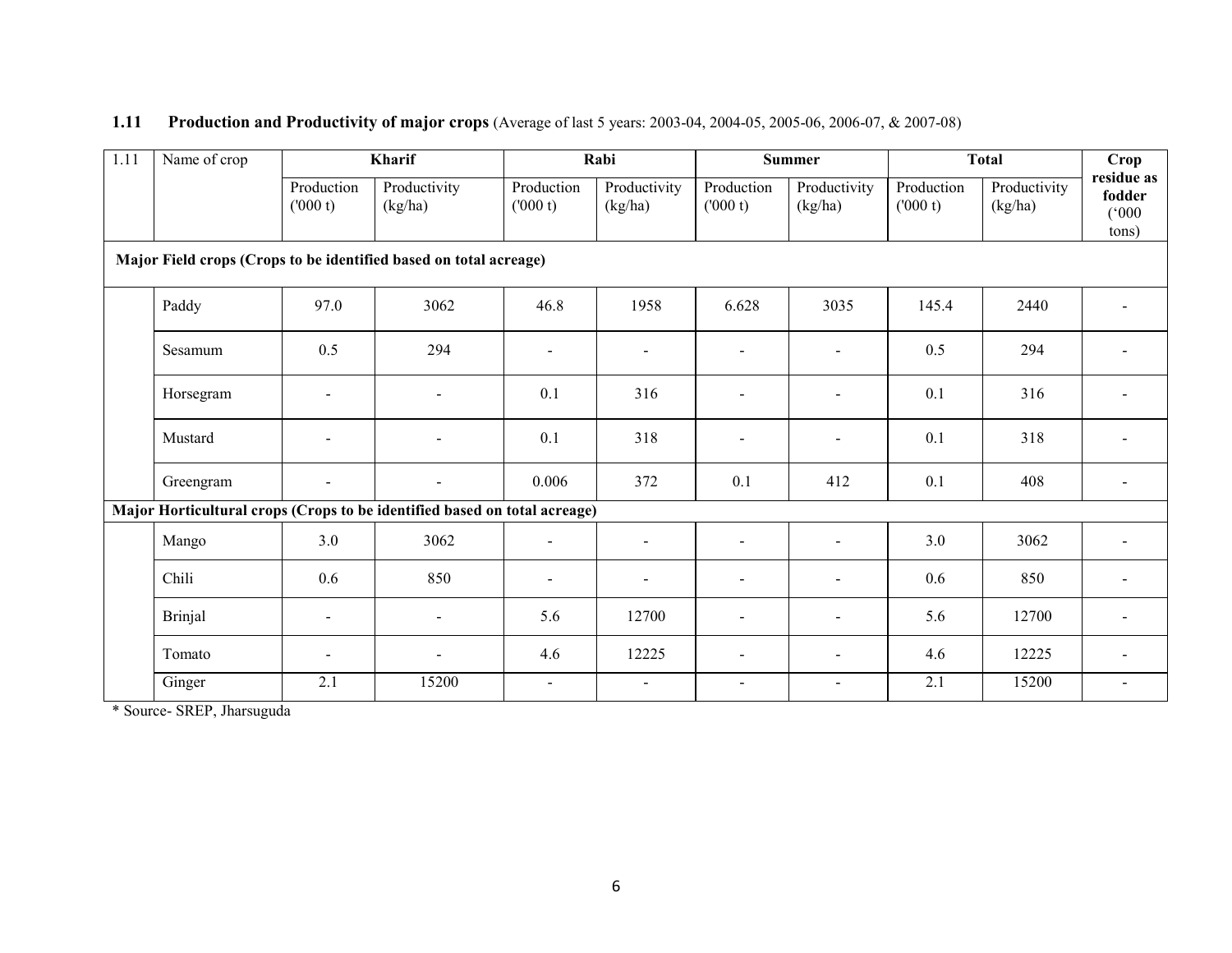| 1.12 | Sowing window for 5                                | Paddy                          | Sesamum                            | Horsegram                 | <b>Mustard</b>       | Greengram                      |
|------|----------------------------------------------------|--------------------------------|------------------------------------|---------------------------|----------------------|--------------------------------|
|      | different crops (start and<br>end of sowing period |                                |                                    |                           |                      |                                |
|      |                                                    |                                |                                    |                           |                      |                                |
|      | Kharif - Rainfed                                   | $1st$ week of June $-4th$ week | $1st$ week of July-4 <sup>th</sup> | $1st$ week of June $-4th$ |                      | $1st$ week of June $-4th$      |
|      |                                                    | of July                        | week of August                     | week of July              |                      | week of July                   |
|      | Kharif - Irrigated                                 | $1st$ week of June $-4th$ week | $1st$ week of July-4 <sup>th</sup> | $1st$ week of June $-4th$ |                      | $1st$ week of June $-4th$      |
|      |                                                    | of July                        | week of August                     | week of July              |                      | week of July                   |
|      | Rabi - Rainfed                                     |                                |                                    | $1st$ week of             |                      | $1st$ week of                  |
|      |                                                    |                                |                                    | November- $4th$ week      |                      | December $-4^{\text{th}}$ week |
|      |                                                    |                                |                                    | of December               |                      | of January                     |
|      | Rabi - Irrigated                                   | $1st$ week of January – $4th$  |                                    | $1st$ week of             | $1st$ week of        | $1st$ week of                  |
|      |                                                    | week of February               |                                    | November- $4th$ week      | November- $4th$ week | December $-4^{\text{th}}$ week |
|      |                                                    |                                |                                    | of December               | of December          | of January                     |

| 1.13 | What is the major contingency the district is prone to? (Tick mark) | Regular | Occasional | <b>None</b> |
|------|---------------------------------------------------------------------|---------|------------|-------------|
|      | Drought                                                             |         |            |             |
|      | Flood                                                               |         |            |             |
|      | Cyclone                                                             |         |            |             |
|      | Hail storm                                                          |         |            |             |
|      | Heat wave                                                           |         |            |             |
|      | Cold wave                                                           |         |            |             |
|      | Frost                                                               |         |            |             |
|      | Sea water intrusion                                                 |         |            |             |
|      | Pests and disease outbreak                                          |         |            |             |

| l.14 | Include Digital maps of the<br>district for | Location map of district within State as Annexure I | Enclosed: No  |
|------|---------------------------------------------|-----------------------------------------------------|---------------|
|      |                                             | Mean annual rainfall as Annexure 2                  | Enclosed: Yes |
|      |                                             | Soil map as Annexure 3                              | Enclosed: No  |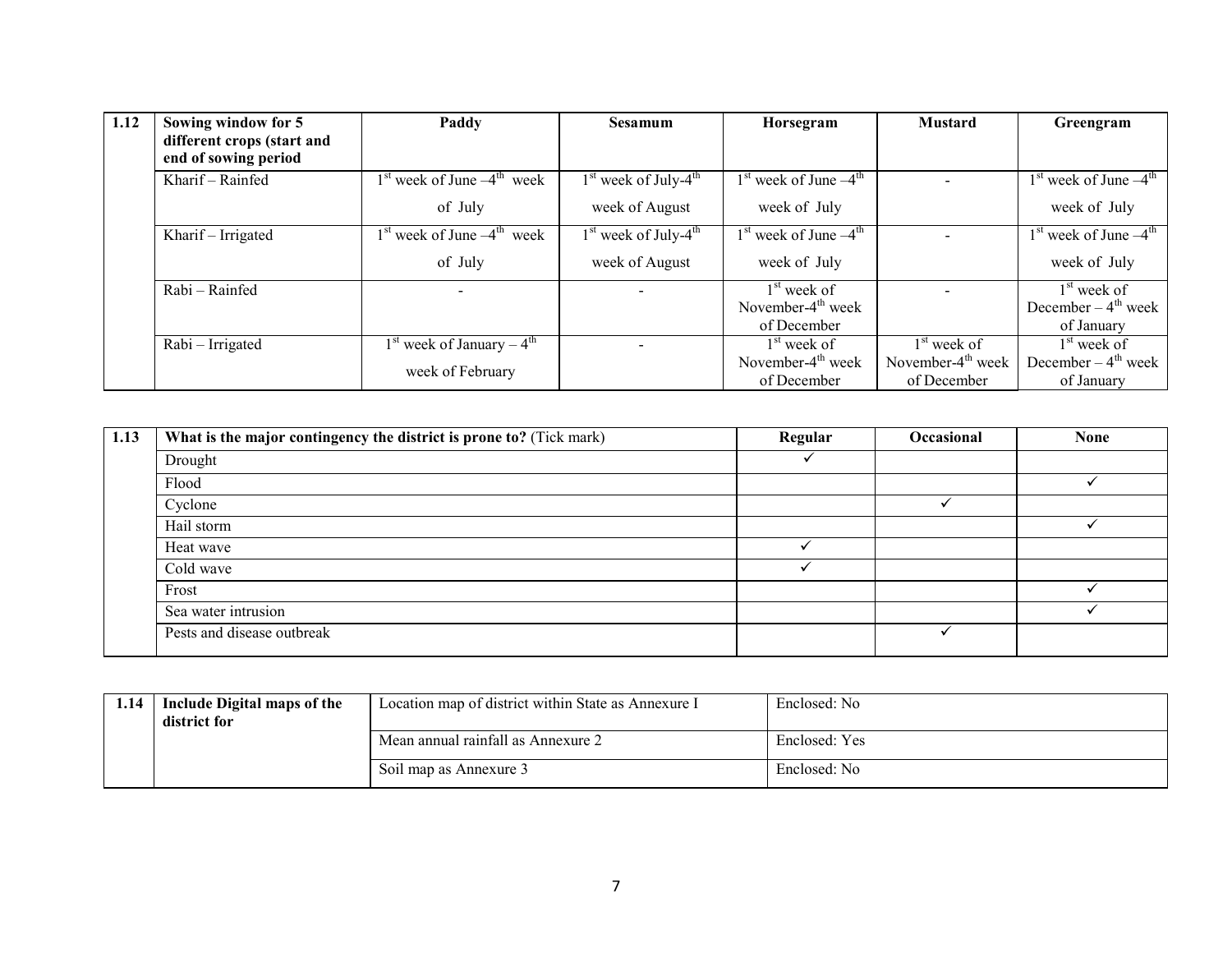### 2.0 Strategies for weather related contingencies

## 2.1 Drought

## 2.1.1 Rainfed situation

| Condition                                     |                          |                         |                                                                                       | <b>Suggested Contingency measures</b>                                                                 |                                                  |
|-----------------------------------------------|--------------------------|-------------------------|---------------------------------------------------------------------------------------|-------------------------------------------------------------------------------------------------------|--------------------------------------------------|
| <b>Early season</b>                           | <b>Major Farming</b>     | Normal Crop/            | Change in crop / cropping system                                                      | <b>Agronomic measures</b>                                                                             | <b>Remarks</b> on                                |
| drought (delayed<br>onset)                    | situation                | <b>Cropping system</b>  | including variety                                                                     |                                                                                                       | Implementation                                   |
| Delay by 2 weeks<br>June 4 <sup>th</sup> week | Plain rainfed<br>uplands | Sole crops              | Varietal substitutions of drought<br>tolerant varieties of the sole crops <i>i.e.</i> | $\bullet$ In-situ<br>rain<br>water<br>RKVY.<br>conservation,<br>summer<br>interculture,<br>ploughing, | · Seed drill under<br>• Supply of seeds          |
|                                               |                          | Rice                    | Hira, JHU, Pathara, Bandana,<br>Khandagiri, Arnapurna                                 | tillage<br>practices,<br>weed<br>unbunded<br>control<br>and<br>uplands converted to bunded            | through ATMA,<br>OSSC and NFSM<br>· Apiculture,  |
|                                               |                          | Sesamum                 | Uma, Nirmala and Prachi                                                               | uplands<br>• Apply full P, K and 20% N                                                                | Mushroom<br>production<br>and                    |
|                                               |                          | Greengram               | Sujata, Durga, PDM-11& 54                                                             | of recommended dose along<br>well<br>with<br>decomposed                                               | vermi<br>composting                              |
|                                               |                          | Blackgram               | Pant U-19 &30, Ujala, Sarala                                                          | organic matter for early                                                                              | through ATMA,                                    |
|                                               |                          | Groundnut               | Smruti, Devi, TMV-2, TAG-24                                                           | seedling vigor,<br>• Interculture and thinning to                                                     | NHM and KVKs<br>• Pisciculture and               |
|                                               |                          | Kharif vegetables       | Utkal Kumari, Utkal Raja                                                              | maintain plant population                                                                             | farming system                                   |
|                                               |                          | Tomato                  | (determinate type)                                                                    | per unit area of the crop                                                                             | in farm ponds<br>through NREGS                   |
|                                               |                          | <b>Brinjal</b>          | Blue star, Utkal Anushree,                                                            |                                                                                                       |                                                  |
|                                               |                          |                         | Utkal Tarini                                                                          |                                                                                                       |                                                  |
|                                               |                          | Chilli                  | Utkal ava                                                                             |                                                                                                       |                                                  |
|                                               |                          | Intercrop under rainfed | Intercropping of $\pi$ har + groundnut                                                |                                                                                                       |                                                  |
|                                               |                          | upland                  | (2:5)                                                                                 |                                                                                                       |                                                  |
|                                               |                          |                         | Arhar var. ICPL 87, UPAS 120, TUR                                                     |                                                                                                       |                                                  |
|                                               |                          |                         | $N-2$                                                                                 |                                                                                                       |                                                  |
|                                               |                          |                         | Maize + Cow pea $(2:2)$<br>Maize var. Navjot (HQPM-1)                                 |                                                                                                       |                                                  |
|                                               | Rainfed medium<br>lands  | Sole crops: Rice        | Lalat, Manaswini, Naveen, Bejeta,<br>MTU 1010, Konark, Jogesh and<br>Surendra         | • Apply full P, K and $20\%$ N<br>of recommended dose along<br>well<br>with<br>decomposed             | · Seed drill under<br>RKVY.<br>• Supply of seeds |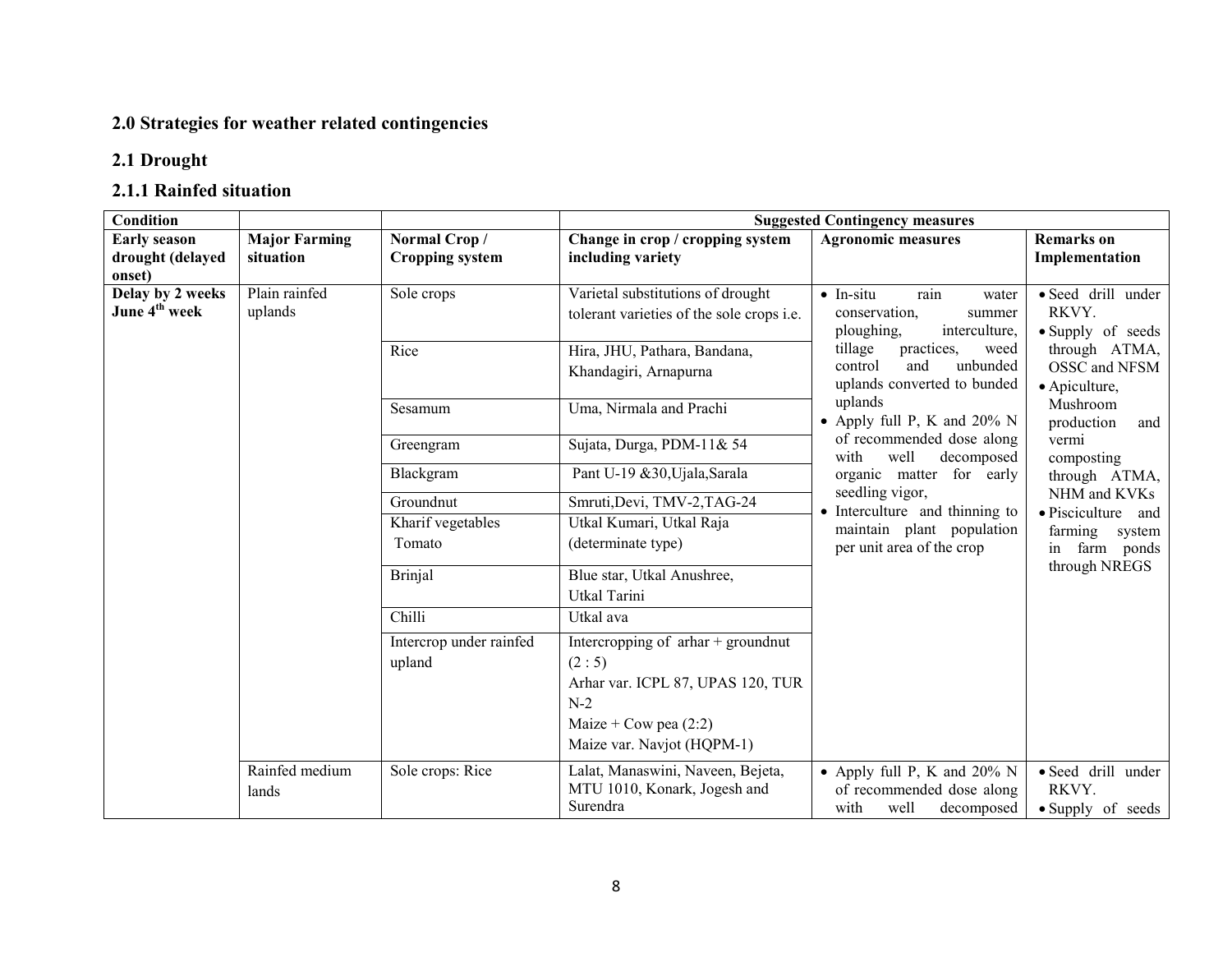| <b>Condition</b>                                  |                                   |                                        |                                                       | <b>Suggested Contingency measures</b>                                                                                                                                                           |                                     |
|---------------------------------------------------|-----------------------------------|----------------------------------------|-------------------------------------------------------|-------------------------------------------------------------------------------------------------------------------------------------------------------------------------------------------------|-------------------------------------|
| <b>Early season</b><br>drought (delayed<br>onset) | <b>Major Farming</b><br>situation | Normal Crop/<br><b>Cropping system</b> | Change in crop / cropping system<br>including variety | <b>Agronomic measures</b>                                                                                                                                                                       | <b>Remarks</b> on<br>Implementation |
|                                                   |                                   |                                        |                                                       | for<br>early<br>organic matter<br>seedling vigor,<br>rain<br>$\bullet$ In-situ<br>water<br>conservation.                                                                                        | ATMA,<br>through<br>OSSC and NFSM   |
|                                                   | Rainfed low lands:                | Sole crops: Rice                       | Swarna, Pratikshya, Rani dhan,<br>Sidhanta and Masuri | • Apply full P, K and $20\%$ N<br>of recommended dose along<br>well<br>with<br>decomposed<br>organic matter for early<br>seedling vigor,<br>$\bullet$ In-situ<br>rain<br>water<br>conservation. |                                     |

| <b>Early season</b><br>drought (delayed<br>onset) | <b>Major Farming</b><br>situation | <b>Normal Crop/cropping</b><br>system | Change in<br>crop/cropping system                                                 | <b>Agronomic measures</b>                                                                             | <b>Remarks</b> on<br>Implementation             |
|---------------------------------------------------|-----------------------------------|---------------------------------------|-----------------------------------------------------------------------------------|-------------------------------------------------------------------------------------------------------|-------------------------------------------------|
| Delay by 4 weeks<br>July $3rd$ week               | Plain rainfed uplands             | Sole crops                            | Varietal substitutions of drought<br>tolerant varieties of the sole crops<br>1.e. | • If the mortality rate is less than<br>50% gap filling should be done<br>in case of more than $50\%$ | Intercultural farm<br>implements under<br>RKVY. |
|                                                   |                                   | Rice                                  | Hira, JHU, Pathara, Bandana,<br>Khandagiri, Arnapurna                             | mortality resow the crop with<br>short duration high yielding , low                                   | Seeds through<br>NFSM, ISOPOM,                  |
|                                                   |                                   | Sesamum                               | Uma, Nirmala and Prachi                                                           | water requiring<br>crops like                                                                         | NHM and state                                   |
|                                                   |                                   | Greengram                             | Sujata, Durga, PDM-11& 54                                                         | Blackgram,<br>Greengram,<br>Horsegram etc.                                                            | seed corporation<br>(OSSC).                     |
|                                                   |                                   | Blackgram                             | Pant U-19 & 30, Ujala, Sarala                                                     | $\bullet$ Complete<br>hoeing,<br>weeding                                                              |                                                 |
|                                                   |                                   | Groundnut                             | Smruti, Devi, TMV-2, TAG-24                                                       | followed by ridging to the base<br>of the root crop at 20 DAS for                                     |                                                 |
|                                                   |                                   | Kharif vegetables                     | Utkal Kumari, Utkal Raja                                                          | in-situ moisture conservation in                                                                      |                                                 |
|                                                   |                                   | Tomato                                | (determinate type)                                                                | Vegetable and Groundnut crop                                                                          |                                                 |
|                                                   |                                   | <b>Brinjal</b>                        | Blue star, Utkal Anushree,<br>Utkal Tarini                                        |                                                                                                       |                                                 |
|                                                   |                                   | Chilli                                | Utkal ava                                                                         |                                                                                                       |                                                 |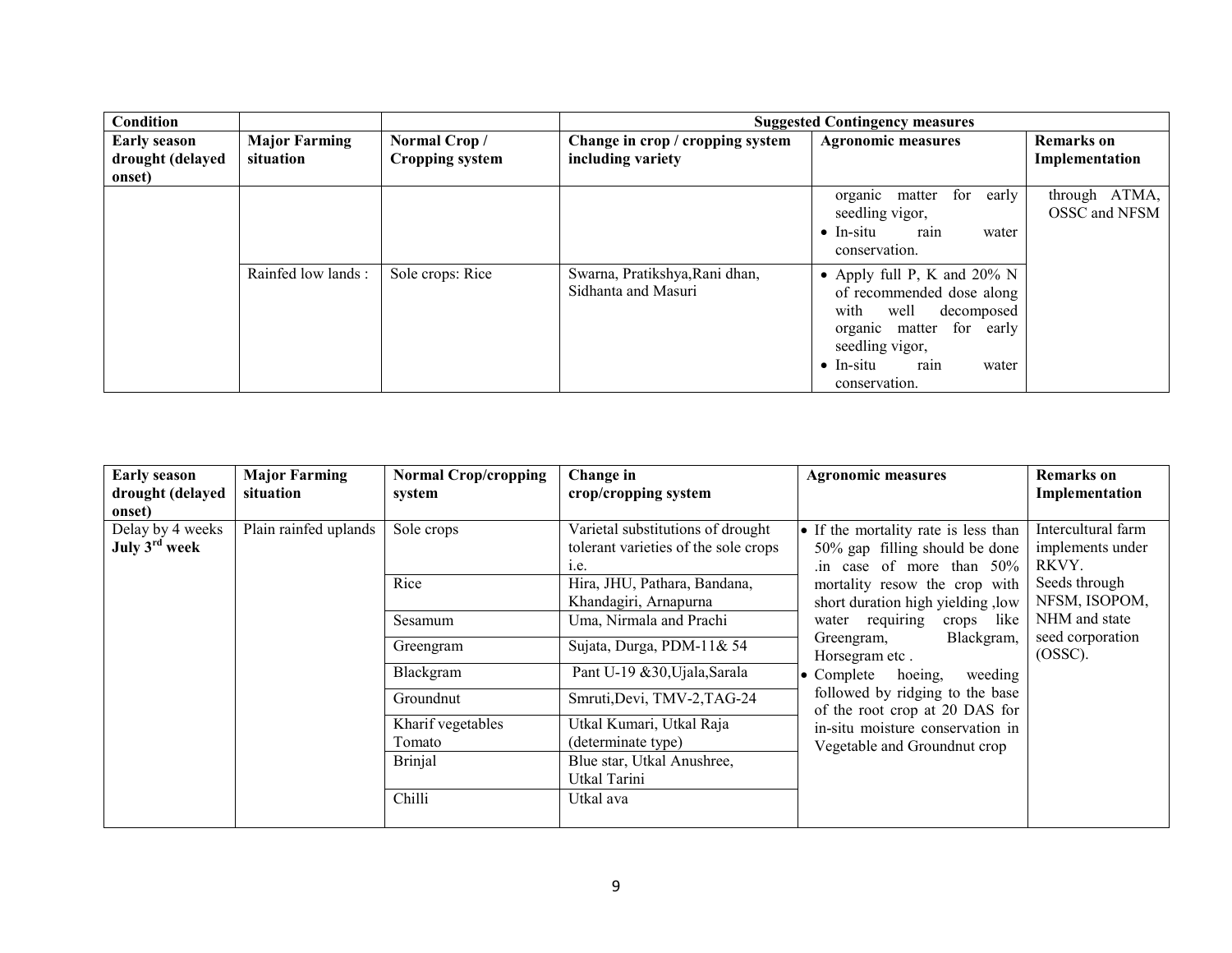| <b>Early season</b><br>drought (delayed<br>onset) | <b>Major Farming</b><br>situation | <b>Normal Crop/cropping</b><br>system          | Change in<br>crop/cropping system                                                                                                                                   | <b>Agronomic measures</b>                                                                                                                                                                                                                                                                                                                                                                                                                                                                                                                                                                       | <b>Remarks</b> on<br>Implementation                                                                                                                                             |
|---------------------------------------------------|-----------------------------------|------------------------------------------------|---------------------------------------------------------------------------------------------------------------------------------------------------------------------|-------------------------------------------------------------------------------------------------------------------------------------------------------------------------------------------------------------------------------------------------------------------------------------------------------------------------------------------------------------------------------------------------------------------------------------------------------------------------------------------------------------------------------------------------------------------------------------------------|---------------------------------------------------------------------------------------------------------------------------------------------------------------------------------|
|                                                   |                                   | Intercrop under rainfed<br>upland              | Intercropping of $\pi$ thar +<br>ground nut $(2:5)$<br>Arhar var. ICPL 87, UPAS 120,<br>TUR <sub>N-2</sub><br>Maize + Cow pea $(2:2)$<br>Maize var. Navjot (HQPM-1) |                                                                                                                                                                                                                                                                                                                                                                                                                                                                                                                                                                                                 |                                                                                                                                                                                 |
|                                                   |                                   | Sole crops under rainfed<br>medium lands: Rice | Lalat, Manaswini, Naveen, Bejeta,<br>MTU 1010, Konark, Jogesh and<br>Surendra                                                                                       | • If rice population is less than<br>50% re sow the sprouted<br>seeds in line through pre-<br>germinated seed drill or fresh<br>seedlings.<br>• Select short to medium<br>duration varieties (90-120 d)<br>• Raise community nursery of<br>short duration rice<br><b>both</b><br>varieties at reliable water<br>source to save further delay of<br>transplanted<br>rice<br>through<br>transplanter saving of 50%<br>seed requirement or through<br>SRI method (@5kg seeds/ha).<br>• Do not top dress nitrogen in<br>nursery<br>• Apply life saving irrigation to<br>maintain nursery seedlings. | Pre-germinated<br>seed drill<br>under<br>RKVY.<br>High yielding rice<br>varieties<br>under<br>NFSM.<br>Paddy transplanter,<br>marker and cono<br>weeder<br>under<br><b>RKVY</b> |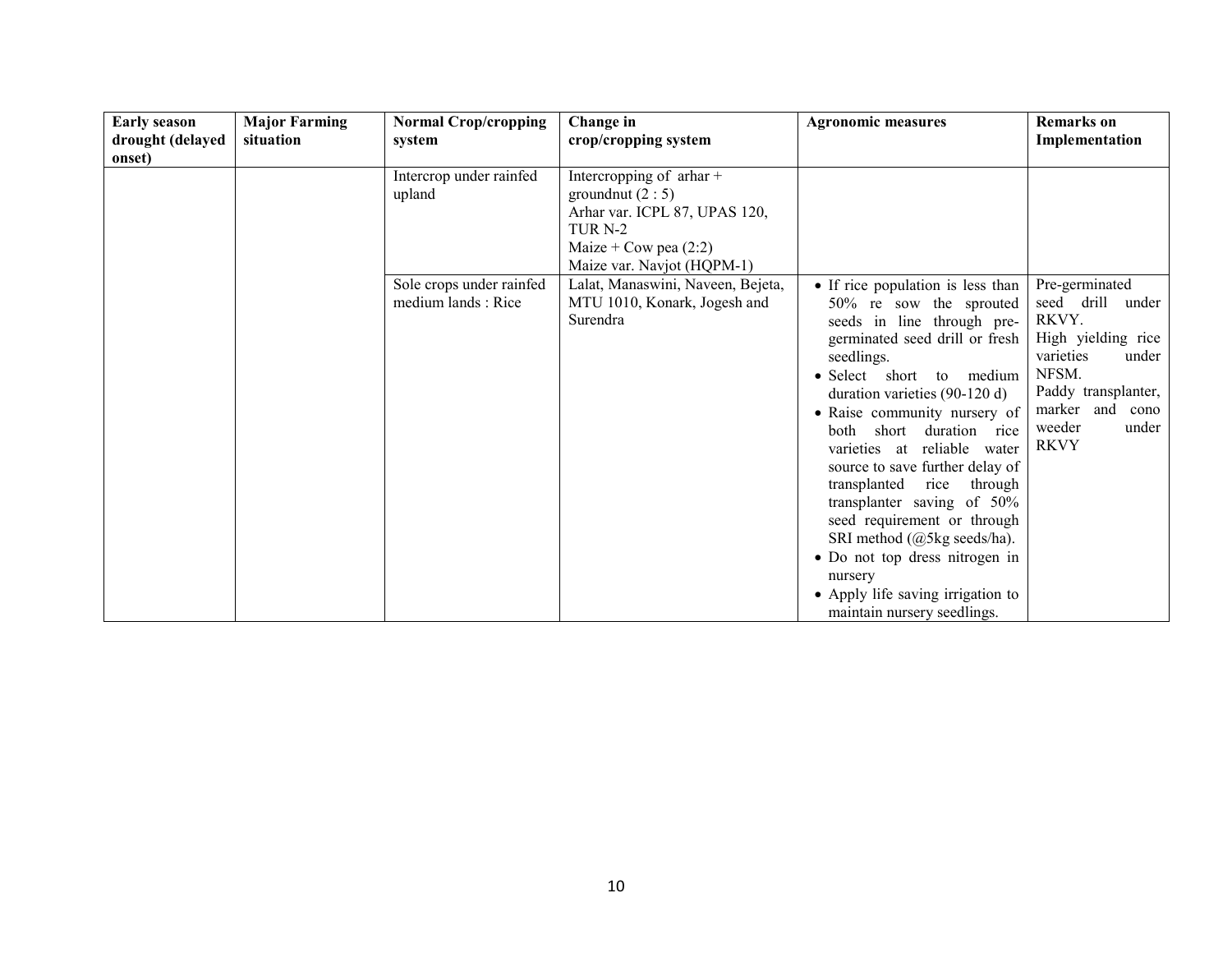| <b>Early season</b>        | <b>Major Farming</b><br>situation | <b>Normal Crop/cropping</b> | Change in                                             | <b>Agronomic measures</b>                                                                                                                                                                                                                                                                                                                                                   | <b>Remarks</b> on |
|----------------------------|-----------------------------------|-----------------------------|-------------------------------------------------------|-----------------------------------------------------------------------------------------------------------------------------------------------------------------------------------------------------------------------------------------------------------------------------------------------------------------------------------------------------------------------------|-------------------|
| drought (delayed<br>onset) |                                   | system                      | crop/cropping system                                  |                                                                                                                                                                                                                                                                                                                                                                             | Implementation    |
|                            | Rainfed low lands                 | Sole crops: Rice            | Swarna, Pratikshya, Rani dhan,<br>Sidhanta and Masuri | • If rice population is more than<br>50% carryout weeding and<br>maintain the plant population<br>Khelua<br>operation<br>bv<br>(removing and distributing the<br>hills)<br>• Raise community nursery of<br>both short duration rice<br>varieties at reliable<br>water<br>source to save further delay of<br>transplanted rice.<br>• Do not top dress nitrogen in<br>nursery |                   |

| <b>Condition</b>                                   |                                                               |                                                                                       |                                                                                       | <b>Suggested Contingency measures</b>                                                                      |                                                      |
|----------------------------------------------------|---------------------------------------------------------------|---------------------------------------------------------------------------------------|---------------------------------------------------------------------------------------|------------------------------------------------------------------------------------------------------------|------------------------------------------------------|
| <b>Early season</b><br>drought<br>(delayed onset)  | <b>Major Farming</b><br>situation                             | <b>Normal Crop/cropping</b><br>system                                                 | Change in crop/cropping system                                                        | <b>Agronomic measures</b>                                                                                  | Remarks on<br>Implementation                         |
| Delay by 6<br>weeks<br>August 1 <sup>st</sup> week | Plateau, Rainfed<br>uplands                                   | Sole crops                                                                            | Varietal substitutions of drought<br>tolerant varieties of the sole crops <i>i.e.</i> | $\overline{\bullet}$ Top dressing of 25 % urea<br>and potash after receipt of<br>the rain for upland rice. | • Seed drill under<br>RKVY.<br>of<br>Supply<br>seeds |
|                                                    | Hira, JHU, Pathara, Bandana,<br>Rice<br>Khandagiri, Arnapurna | • Spraying of $2\%$ KCl + 0.1<br>ppm Boron to black gram<br>• Post emergence spray of | ATMA,<br>through<br>OSSC and NFSM                                                     |                                                                                                            |                                                      |
|                                                    |                                                               | Sesamum                                                                               | Uma, Nirmala and Prachi                                                               | Quizalofop 5%EC $@0.05$ kg<br>ai / ha in 500lt of water to                                                 |                                                      |
|                                                    |                                                               | Greengram                                                                             | Sujata, Durga, PDM-11& 54                                                             | control weeds in groundnut.<br>$\bullet$ Complete<br>hoeing<br>and                                         |                                                      |
|                                                    |                                                               | Blackgram                                                                             | Pant U-19 & 30, Ujala, Sarala                                                         | weeding of non-paddy crops<br>to provide dust mulch.                                                       |                                                      |
|                                                    |                                                               | Groundnut                                                                             | Smruti, Devi, TMV-2, TAG-24                                                           | • Remove the pest and disease<br>infected plants from the main                                             |                                                      |
|                                                    |                                                               | Kharif vegetables<br>Tomato                                                           | Utkal Kumari, Utkal Raja<br>(determinate type)                                        | field.                                                                                                     |                                                      |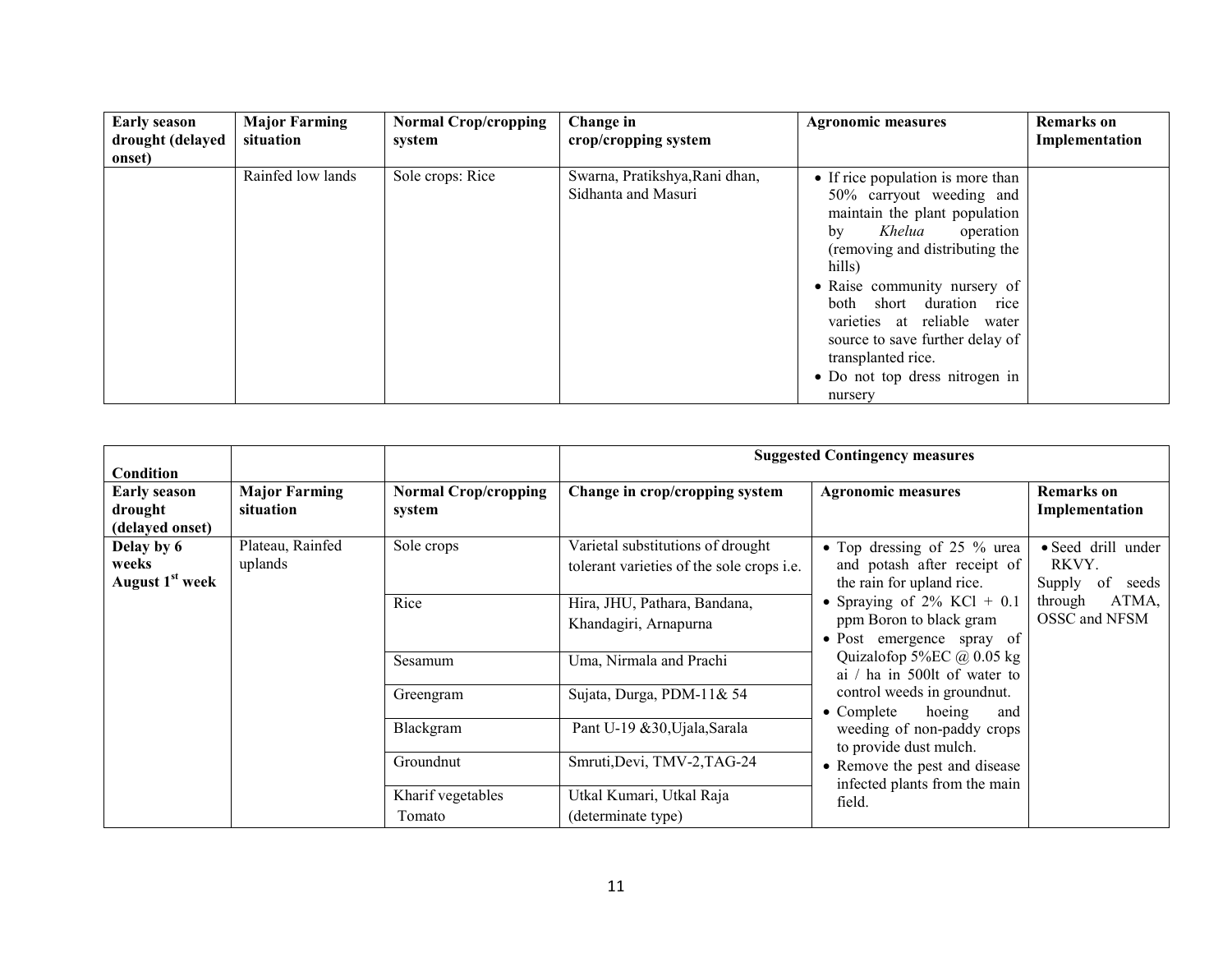| Condition                                         |                                   |                                                |                                                                                                                                                      | <b>Suggested Contingency measures</b>                                                                                                                                                                                                                                                                                                                                    |                                                   |
|---------------------------------------------------|-----------------------------------|------------------------------------------------|------------------------------------------------------------------------------------------------------------------------------------------------------|--------------------------------------------------------------------------------------------------------------------------------------------------------------------------------------------------------------------------------------------------------------------------------------------------------------------------------------------------------------------------|---------------------------------------------------|
| <b>Early season</b><br>drought<br>(delayed onset) | <b>Major Farming</b><br>situation | <b>Normal Crop/cropping</b><br>system          | Change in crop/cropping system                                                                                                                       | <b>Agronomic measures</b>                                                                                                                                                                                                                                                                                                                                                | <b>Remarks</b> on<br>Implementation               |
|                                                   |                                   | <b>Brinjal</b>                                 | Blue star, Utkal Anushree,<br><b>Utkal Tarini</b>                                                                                                    |                                                                                                                                                                                                                                                                                                                                                                          |                                                   |
|                                                   |                                   | Chilli                                         | Utkal ava                                                                                                                                            |                                                                                                                                                                                                                                                                                                                                                                          |                                                   |
|                                                   |                                   | Intercrop under rainfed<br>upland              | Intercropping of $arhar +$ groundnut<br>(2:5)<br>Arhar var. ICPL 87, UPAS 120, TUR<br>$N-2$<br>Maize + Cow pea $(2:2)$<br>Maize var. Navjot (HQPM-1) |                                                                                                                                                                                                                                                                                                                                                                          |                                                   |
|                                                   |                                   | Sole crops under rainfed<br>medium lands: Rice | Lalat, Manaswini, Naveen, Bejeta,<br>MTU 1010, Konark, Jogesh and<br>Surendra                                                                        | • Close the drainage hole and<br>check the seepage loss in<br>direct sown medium land<br>rice regularly.<br>· Withhold N fertilizer (top<br>dressing) application up to<br>receipt of rainfall.<br>• Transplanting of 45 days old<br>seedlings at closer spacing.                                                                                                        |                                                   |
|                                                   |                                   | Sole crops under rainfed<br>low lands: Rice    | Swarna, Pratikshya, Ranidhan,<br>Sidhanta and Musuri                                                                                                 | • Close the drainage hole and<br>check the seepage loss in<br>direct sown medium land rice<br>regularly.<br>• Withhold<br>fertilizer<br>$\mathbf N$<br>application<br>of receipt of<br>rainfall.<br>• Transplant seedlings up to 45<br>days old.<br>· Follow need based plant<br>protection measures against<br>steam borer and blast.<br>• Follow close planting of 4-5 | Tractor, power<br>tiller, rotavator<br>under RKVY |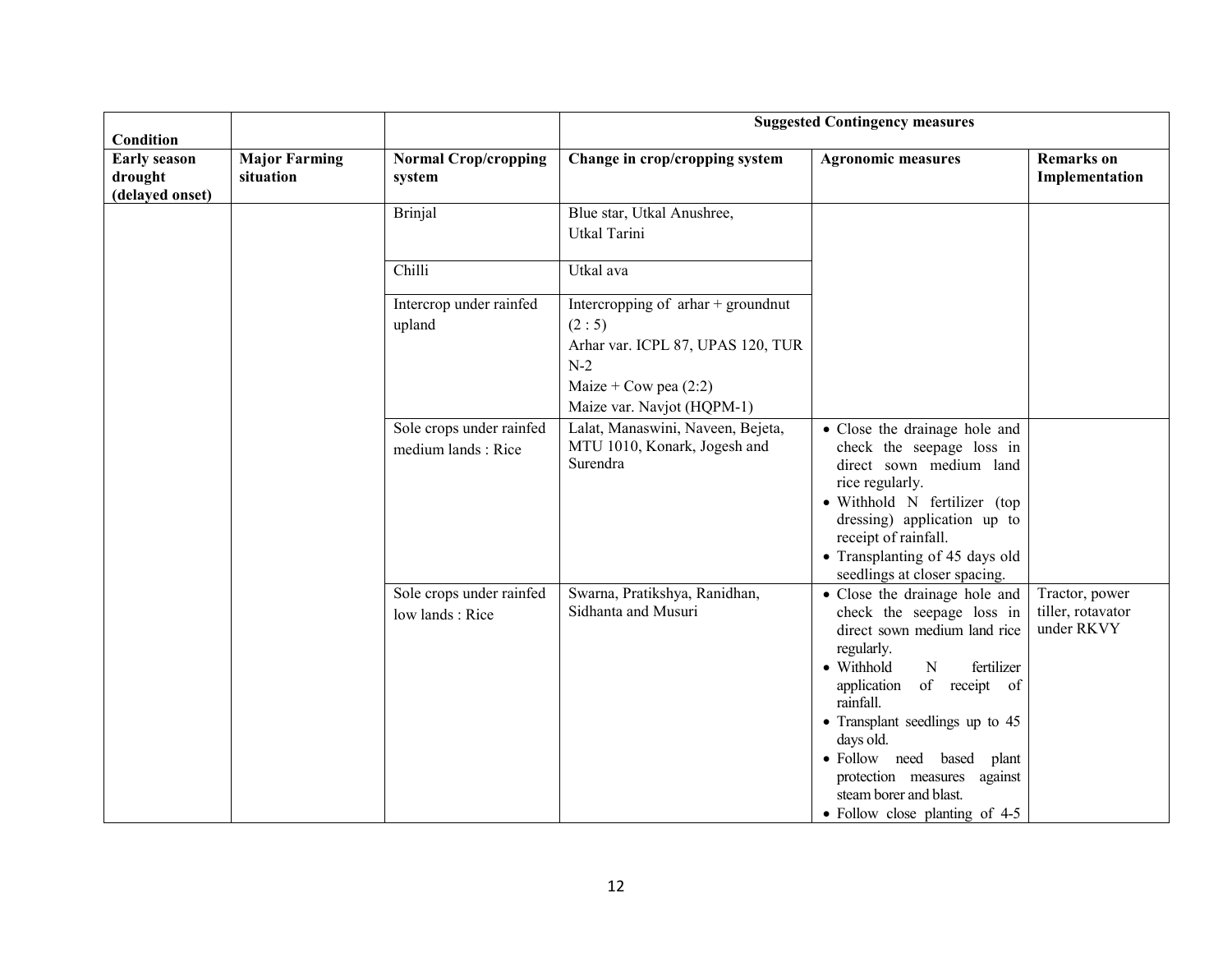| <b>Condition</b>                                  |                                   |                                                 | <b>Suggested Contingency measures</b>                                                                                  |                                                                                                                                                    |                                     |  |
|---------------------------------------------------|-----------------------------------|-------------------------------------------------|------------------------------------------------------------------------------------------------------------------------|----------------------------------------------------------------------------------------------------------------------------------------------------|-------------------------------------|--|
| <b>Early season</b><br>drought<br>(delayed onset) | <b>Major Farming</b><br>situation | <b>Normal Crop/cropping</b><br>system           | Change in crop/cropping system                                                                                         | <b>Agronomic measures</b>                                                                                                                          | <b>Remarks</b> on<br>Implementation |  |
|                                                   |                                   |                                                 |                                                                                                                        | seedlings per hill.<br>• Apply full P, k and 50 $\%$ N at<br>the time of transplanting.<br>• Apply life saving irrigation as<br>and when necessary |                                     |  |
|                                                   |                                   | Fallow<br>$-Greengram$<br>/Blackgram/ Horsegram | Greengram variety Dhauli, Kamadev,<br>Sujata<br>Blackgram variety - Pant U-19 &30,<br>Ujala, Sarala<br>Horse gram-Urmi |                                                                                                                                                    |                                     |  |

| <b>Condition</b>                                   |                                   |                                       |                                                                                          | <b>Suggested Contingency measures</b>                                                                                                                                                      |                                                                          |
|----------------------------------------------------|-----------------------------------|---------------------------------------|------------------------------------------------------------------------------------------|--------------------------------------------------------------------------------------------------------------------------------------------------------------------------------------------|--------------------------------------------------------------------------|
| <b>Early season</b><br>drought                     | <b>Major Farming</b><br>situation | <b>Normal Crop/cropping</b><br>system | Change in crop/cropping<br>system                                                        | <b>Agronomic measures</b>                                                                                                                                                                  | Remarks on<br>Implementation                                             |
| (delayed onset)                                    |                                   |                                       |                                                                                          |                                                                                                                                                                                            |                                                                          |
| Delay by 8<br>weeks<br>August 3 <sup>rd</sup> week | Plateau Rainfed<br><b>Uplands</b> | Sole crops                            | Varietal substitutions of drought<br>tolerant varieties of the sole<br>crops <i>i.e.</i> | • Provide life saving irrigation<br>• Remove the pest and disease<br>infected plants from the field.<br>• Need based plat protection<br>measures to be taken<br>• Harvesting of vegetables | • Seed drill under<br>RKVY.<br>Supply<br>of<br>seeds<br>ATMA,<br>through |
|                                                    |                                   | Rice                                  | Hira, JHU, Pathara, Bandana,<br>Khandagiri, Arnapurna                                    |                                                                                                                                                                                            | OSSC and NFSM                                                            |
|                                                    |                                   | Sesamum                               | Uma, Nirmala and Prachi                                                                  |                                                                                                                                                                                            |                                                                          |
|                                                    |                                   | Greengram                             | Sujata, Durga, PDM-11& 54                                                                |                                                                                                                                                                                            |                                                                          |
|                                                    |                                   | Blackgram                             | Pant U-19 &30, Ujala, Sarala                                                             |                                                                                                                                                                                            |                                                                          |
|                                                    |                                   | Groundnut                             | Smruti, Devi, TMV-2, TAG-24                                                              |                                                                                                                                                                                            |                                                                          |
|                                                    |                                   | Kharif vegetables                     | Utkal Kumari, Utkal Raja                                                                 |                                                                                                                                                                                            |                                                                          |
|                                                    |                                   | Tomato                                | (determinate type)                                                                       |                                                                                                                                                                                            |                                                                          |
|                                                    |                                   | <b>Brinjal</b>                        | Blue star, Utkal Anushree,<br>Utkal Tarini                                               |                                                                                                                                                                                            |                                                                          |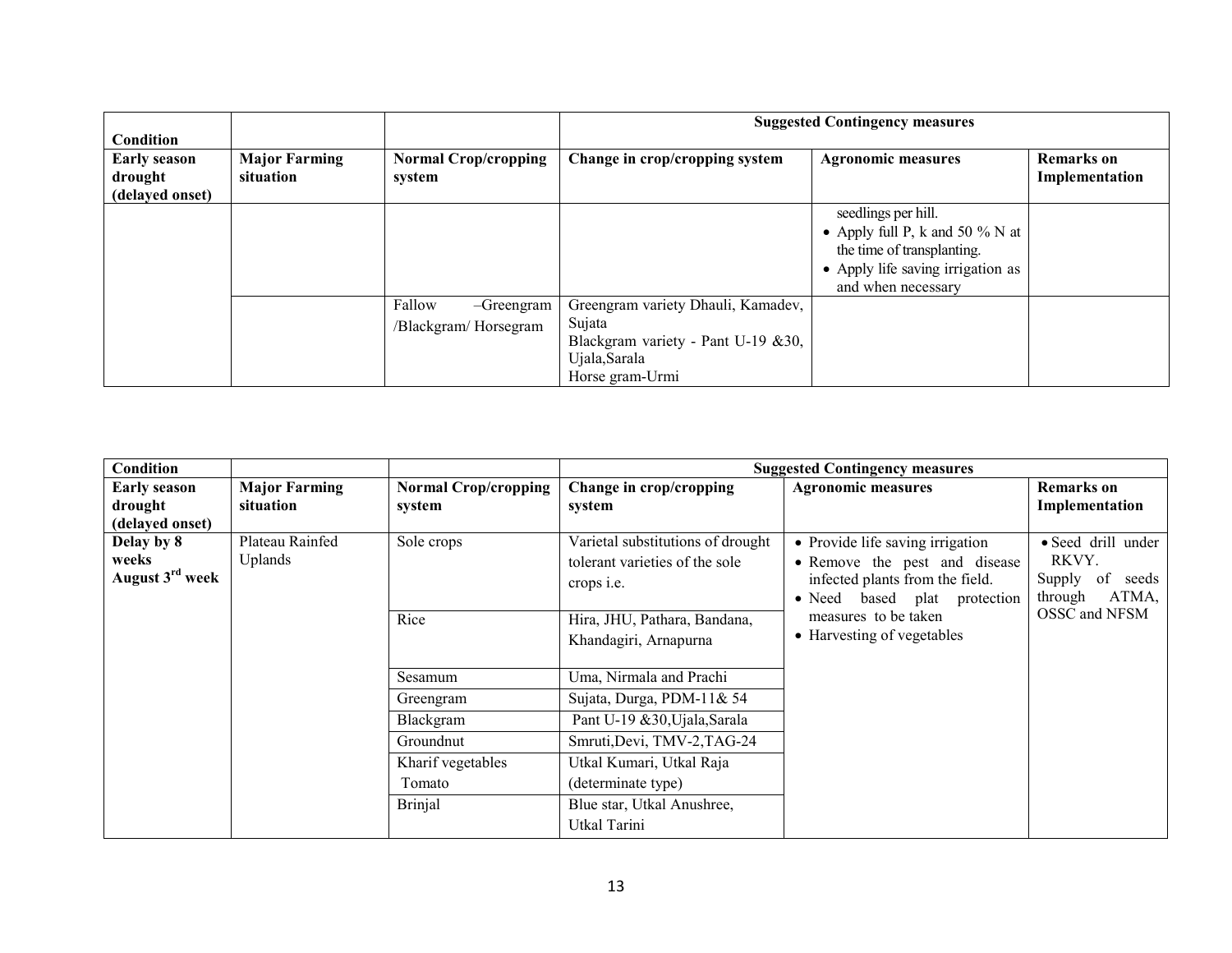| <b>Condition</b>                                  |                                   |                                                | <b>Suggested Contingency measures</b>                                                                                                                               |                                                                                                                                                                                                                                                                                                                                                                                                                                                                |                                                        |
|---------------------------------------------------|-----------------------------------|------------------------------------------------|---------------------------------------------------------------------------------------------------------------------------------------------------------------------|----------------------------------------------------------------------------------------------------------------------------------------------------------------------------------------------------------------------------------------------------------------------------------------------------------------------------------------------------------------------------------------------------------------------------------------------------------------|--------------------------------------------------------|
| <b>Early season</b><br>drought<br>(delayed onset) | <b>Major Farming</b><br>situation | <b>Normal Crop/cropping</b><br>system          | Change in crop/cropping<br>system                                                                                                                                   | <b>Agronomic measures</b>                                                                                                                                                                                                                                                                                                                                                                                                                                      | <b>Remarks</b> on<br>Implementation                    |
|                                                   |                                   | Chilli                                         | Utkal ava                                                                                                                                                           |                                                                                                                                                                                                                                                                                                                                                                                                                                                                |                                                        |
|                                                   |                                   | Intercrop under rainfed<br>upland              | Intercropping of $\pi$ thar +<br>ground nut $(2:5)$<br>Arhar var. ICPL 87, UPAS 120,<br>TUR <sub>N-2</sub><br>Maize + Cow pea $(2:2)$<br>Maize var. Navjot (HQPM-1) |                                                                                                                                                                                                                                                                                                                                                                                                                                                                |                                                        |
|                                                   |                                   | Sole crops under rainfed<br>medium lands: Rice | Lalat, Manaswini, Naveen,<br>Bejeta, MTU 1010, Konark,<br>Jogesh and Surendra                                                                                       | · Close the drainage hole and<br>check the seepage loss in direct<br>sown medium land rice regularly.<br>• Transplant seedlings with closure<br>spacing up to 45 days old.<br>• Apply full P, K and $25\%$ N of<br>recommended dose along with<br>well<br>decomposed<br>organic<br>manures.<br>• Provide life saving irrigation.                                                                                                                               |                                                        |
|                                                   |                                   | Sole crops under rainfed<br>low lands: Rice    | Swarna, Pratikshya, Rani dhan,<br>Sidhanta and Musuri                                                                                                               | • Top dressed N fertilizer after<br>receipt rainfall.<br>• Transplant seedlings up to 45<br>days old.<br>• Follow plant protection measures<br>against steam borer and blast in<br>nursery.<br>$\bullet$ Use<br>tiller,<br>tractor,<br>power<br>for<br>speedy<br>land<br>rotavator<br>preparation.<br>• Follow close planting of 4-5<br>seedling per hill.<br>• Apply full P, k and 50 % N at the<br>time of transplanting.<br>• Apply life saving irrigation. | Tractor, power<br>tiller, rotator under<br><b>RKVY</b> |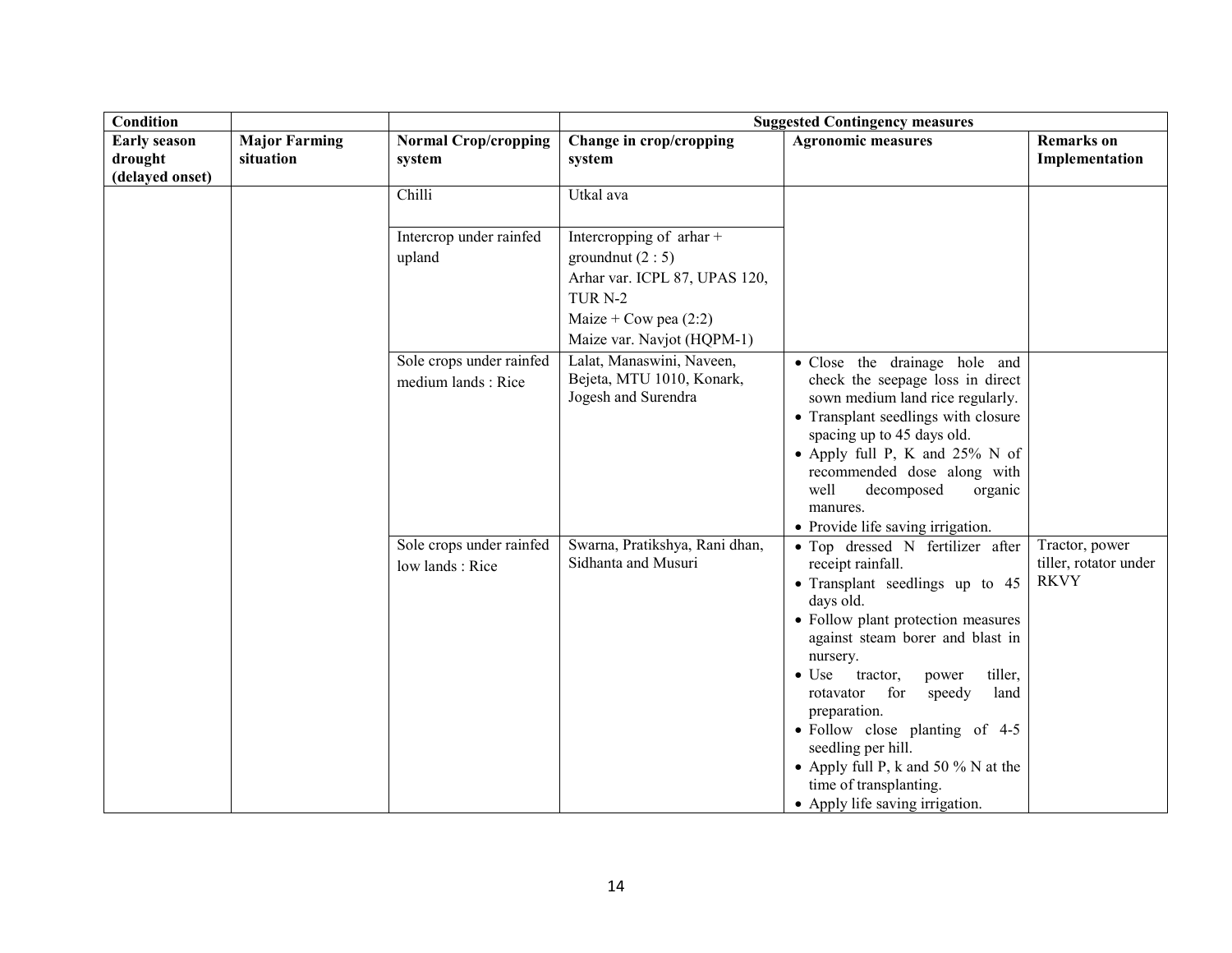| <b>Condition</b>                                                                                                                |                                   |                                       | <b>Suggested Contingency measures</b>                                                                                                                           |                                                                                                                                                                                                            |                                                                                                                                                       |
|---------------------------------------------------------------------------------------------------------------------------------|-----------------------------------|---------------------------------------|-----------------------------------------------------------------------------------------------------------------------------------------------------------------|------------------------------------------------------------------------------------------------------------------------------------------------------------------------------------------------------------|-------------------------------------------------------------------------------------------------------------------------------------------------------|
| Early season<br>drought (Normal                                                                                                 | <b>Major Farming</b><br>situation | <b>Normal Crop/cropping</b><br>system | Crop management                                                                                                                                                 | Soil nutrient & moisture<br>conservation measures                                                                                                                                                          | <b>Remarks</b> on<br>Implementation                                                                                                                   |
| onset)                                                                                                                          |                                   |                                       |                                                                                                                                                                 |                                                                                                                                                                                                            |                                                                                                                                                       |
| <b>Normal onset</b><br>followed by 15-20<br>days dry spell<br>after sowing<br>leading to poor<br>germination/crop<br>stand etc. | Plateau rainfed<br>uplands        | Sole crops                            | Varietal substitutions of drought<br>tolerant varieties of the sole crops<br>i.e.                                                                               | • Thinning and gap filling of<br>the existing crop if mortality<br>is less than 50%.<br>• Resow the crop if the<br>mortality is more than 50%.<br>• Cultivate vegetables like cow<br>pea and tomato.       | • Farm pond under<br>NREGS, IWMP,<br>diesel pump sets<br>and KB pumps in<br>tankfed<br>areas<br>under RKVY and<br>NFSM.<br>$\bullet$ Small<br>nursery |
|                                                                                                                                 |                                   | Rice                                  | Hira, JHU, Pathara, Bandana,<br>Khandagiri, Arnapurna                                                                                                           |                                                                                                                                                                                                            |                                                                                                                                                       |
|                                                                                                                                 |                                   | Sesamum                               | Uma, Nirmala and Prachi                                                                                                                                         | • Complete hoeing weeding<br>and earthling up at 20 DAS                                                                                                                                                    | development                                                                                                                                           |
|                                                                                                                                 |                                   | Greengram                             | Sujata, Durga, PDM-11& 54                                                                                                                                       | for moisture conservation for<br>groundnut and<br>vegetable                                                                                                                                                | under NHM.                                                                                                                                            |
|                                                                                                                                 |                                   | Blackgram                             | Pant U-19 &30, Ujala, Sarala                                                                                                                                    | crops                                                                                                                                                                                                      |                                                                                                                                                       |
|                                                                                                                                 |                                   | Groundnut                             | Smruti, Devi, TMV-2, TAG-24                                                                                                                                     |                                                                                                                                                                                                            |                                                                                                                                                       |
|                                                                                                                                 |                                   | Kharif vegetables                     | Utkal Kumari, Utkal Raja                                                                                                                                        |                                                                                                                                                                                                            |                                                                                                                                                       |
|                                                                                                                                 |                                   | Tomato                                | (determinate type)                                                                                                                                              |                                                                                                                                                                                                            |                                                                                                                                                       |
|                                                                                                                                 |                                   | <b>Brinjal</b>                        | Blue star, Utkal Anushree,<br><b>Utkal Tarini</b>                                                                                                               |                                                                                                                                                                                                            |                                                                                                                                                       |
|                                                                                                                                 |                                   | Chilli                                | Utkal ava                                                                                                                                                       |                                                                                                                                                                                                            |                                                                                                                                                       |
|                                                                                                                                 |                                   | Intercrop under rainfed<br>upland     | Intercropping of $\pi$ har + groundnut<br>(2:5)<br>Arhar var. ICPL 87, UPAS 120,<br>TUR <sub>N-2</sub><br>Maize + Cow pea $(2:2)$<br>Maize var. Navjot (HQPM-1) |                                                                                                                                                                                                            |                                                                                                                                                       |
|                                                                                                                                 | Rainfed medium<br>lands           | Sole crops: Rice                      | Lalat, Manaswini, Naveen, Bejeta,<br>MTU 1010, Konark, Jogesh and<br>Surendra                                                                                   | • If rice population is less than<br>50% resow the crop.<br>• Select early maturing varieties<br>$(90d)$ .<br>• Sprouted seeds may be direct<br>in lines or fresh<br>seeded<br>seedlings may be raised for | Supply of seed<br>$\bullet$<br>drills<br>and<br>intercultural<br>implements<br>through RKVY.<br>$\bullet$ Good<br>quality<br>seeds<br>through         |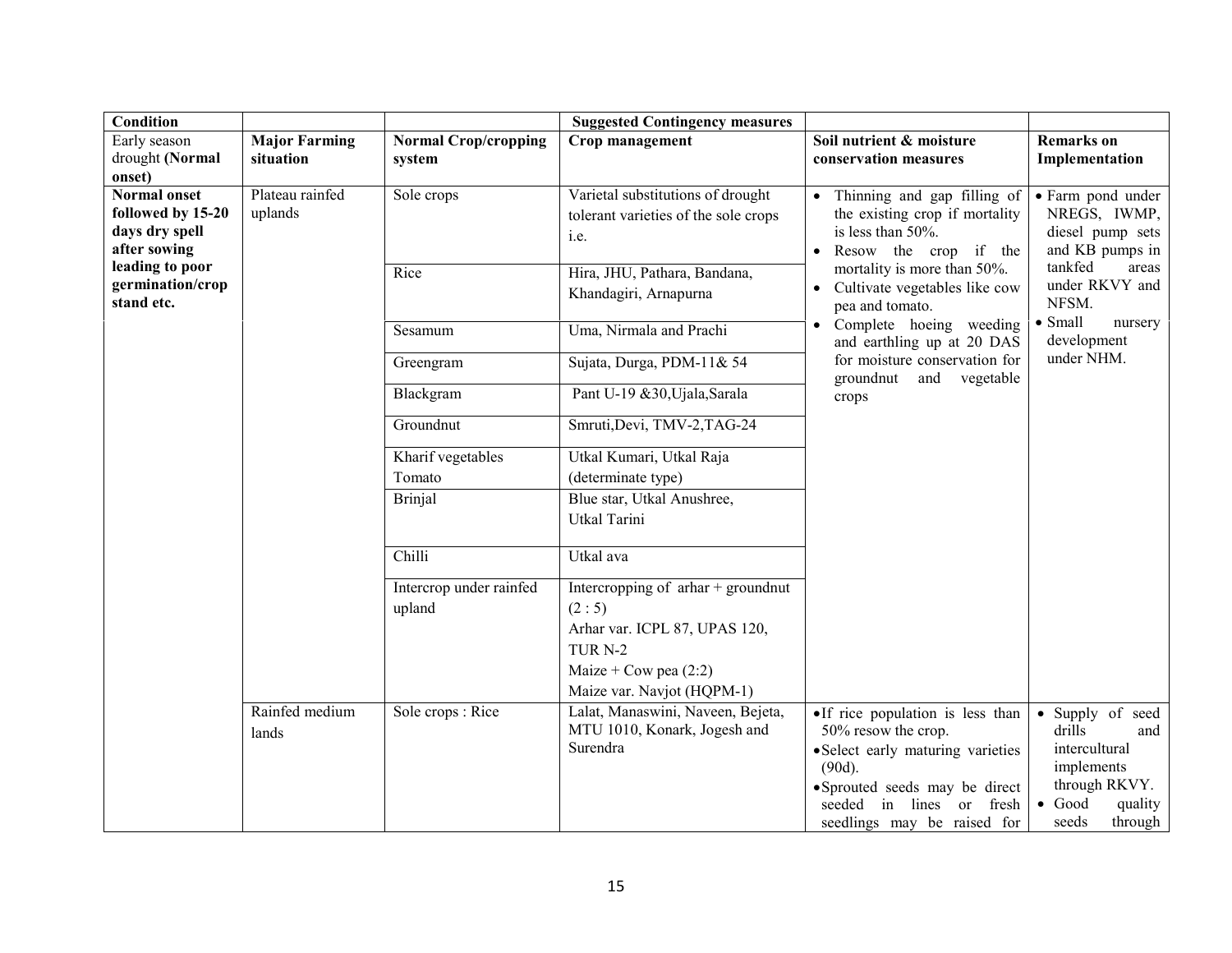| <b>Condition</b> |                      |                             | <b>Suggested Contingency measures</b> |                                        |                    |  |
|------------------|----------------------|-----------------------------|---------------------------------------|----------------------------------------|--------------------|--|
| Early season     | <b>Major Farming</b> | <b>Normal Crop/cropping</b> | Crop management                       | Soil nutrient & moisture               | <b>Remarks</b> on  |  |
| drought (Normal  | situation            | system                      |                                       | conservation measures                  | Implementation     |  |
| onset)           |                      |                             |                                       |                                        |                    |  |
|                  |                      |                             |                                       | transplanting                          | <b>NFSM</b><br>and |  |
|                  |                      |                             |                                       | • If rice population is more than      | OSSC.              |  |
|                  |                      |                             |                                       | 50 % carryout weeding and              |                    |  |
|                  |                      |                             |                                       | adjust the plant population by         |                    |  |
|                  |                      |                             |                                       | redistribution of hills (Khelua),      |                    |  |
|                  |                      |                             |                                       | plugging of drainage hole for          |                    |  |
|                  |                      |                             |                                       | checking seepage loss and to           |                    |  |
|                  |                      |                             |                                       | provide life saving irrigation as      |                    |  |
|                  |                      |                             |                                       | and when necessary.                    |                    |  |
|                  | Rainfed low lands    | Sole crops: Rice            | Swarna, Pratikshya, Rani dhan,        | • If rice population is less than      |                    |  |
|                  |                      |                             | Sidhanta and Musuri                   | 50% gap filling may be dawn.           |                    |  |
|                  |                      |                             |                                       | $\bullet$ Fresh seedlings<br>may<br>be |                    |  |
|                  |                      |                             |                                       | transplanted                           |                    |  |
|                  |                      |                             |                                       | •If rice population is more than       |                    |  |
|                  |                      |                             |                                       | 50 % carryout weeding and              |                    |  |
|                  |                      |                             |                                       | adjust the plant population by         |                    |  |
|                  |                      |                             |                                       | khelua                                 |                    |  |

| <b>Condition</b>    |                            |                                                   | <b>Suggested Contingency measures</b>                                                                             |                                                                                                                                                                                    |                                                                                           |
|---------------------|----------------------------|---------------------------------------------------|-------------------------------------------------------------------------------------------------------------------|------------------------------------------------------------------------------------------------------------------------------------------------------------------------------------|-------------------------------------------------------------------------------------------|
| Mid season          | <b>Major Farming</b>       | <b>Normal Crop/cropping</b>                       | Crop management                                                                                                   | Soil nutrient & moisture                                                                                                                                                           | Remarks on                                                                                |
| drought (long dry   | situation                  | system                                            |                                                                                                                   | conservation measures                                                                                                                                                              | Implementation                                                                            |
| spell, consecutive  |                            |                                                   |                                                                                                                   |                                                                                                                                                                                    |                                                                                           |
| 2 weeks rainless    |                            |                                                   |                                                                                                                   |                                                                                                                                                                                    |                                                                                           |
| $(>2.5$ mm) period) |                            |                                                   |                                                                                                                   |                                                                                                                                                                                    |                                                                                           |
| At vegetative stage | Plateau rainfed<br>uplands | Sole<br>under<br>crops<br>rainfed uplands<br>Rice | Varietal substitutions of drought<br>tolerant varieties of the sole crops<br>1.e.<br>Hira, JHU, Pathara, Bandana, | with<br>$\bullet$ Organic<br>mulching<br>previous crop residues<br>$\bullet$ Follow<br>furrow<br>ridge<br>and<br>for<br>method<br>of<br>planting<br>Groundnut and vegetable crops. | • Seed drill under<br>RKVY.<br>of<br>seeds<br>Supply<br>ATMA,<br>through<br>OSSC and NFSM |
|                     |                            | Sesamum                                           | Khandagiri, Arnapurna<br>Uma, Nirmala and Prachi                                                                  |                                                                                                                                                                                    |                                                                                           |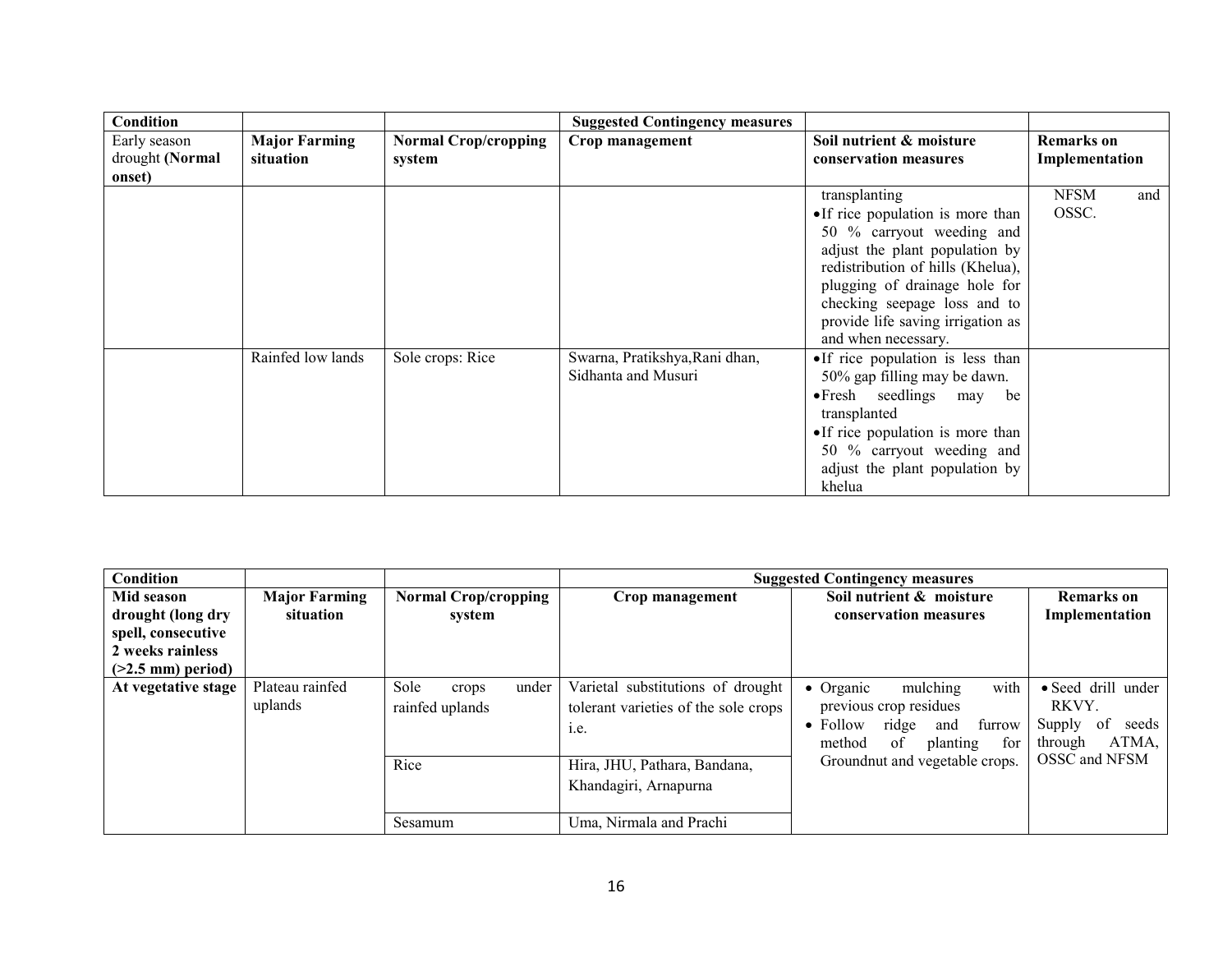| <b>Condition</b>                                                                                  |                                   |                                                                                                                                     | <b>Suggested Contingency measures</b>                                                                                                                                                                                                                                                                                                          |                                                                                                                                                                                                                                                                                                                                                 |                                     |  |
|---------------------------------------------------------------------------------------------------|-----------------------------------|-------------------------------------------------------------------------------------------------------------------------------------|------------------------------------------------------------------------------------------------------------------------------------------------------------------------------------------------------------------------------------------------------------------------------------------------------------------------------------------------|-------------------------------------------------------------------------------------------------------------------------------------------------------------------------------------------------------------------------------------------------------------------------------------------------------------------------------------------------|-------------------------------------|--|
| Mid season<br>drought (long dry<br>spell, consecutive<br>2 weeks rainless<br>$($ >2.5 mm) period) | <b>Major Farming</b><br>situation | <b>Normal Crop/cropping</b><br>system                                                                                               | Crop management                                                                                                                                                                                                                                                                                                                                | Soil nutrient & moisture<br>conservation measures                                                                                                                                                                                                                                                                                               | <b>Remarks</b> on<br>Implementation |  |
|                                                                                                   |                                   | Greengram<br>Blackgram<br>Groundnut<br>Kharif vegetables<br>Tomato<br><b>Brinjal</b><br>Chilli<br>Intercrop under rainfed<br>upland | Sujata, Durga, PDM-11& 54<br>Pant U-19 &30, Ujala, Sarala<br>Smruti, Devi, TMV-2, TAG-24<br>Utkal Kumari, Utkal Raja<br>(determinate type)<br>Blue star, Utkal Anushree,<br>Utkal Tarini<br>Utkal ava<br>Intercropping of $\pi$ thar +<br>ground nut $(2:5)$<br>Arhar var. ICPL 87, UPAS 120,<br>TUR <sub>N-2</sub><br>Maize + Cow pea $(2:2)$ |                                                                                                                                                                                                                                                                                                                                                 |                                     |  |
|                                                                                                   |                                   | Sole crops under rainfed<br>medium lands: Rice                                                                                      | Maize var. Navjot (HQPM-1)<br>Lalat, Manaswini, Naveen,<br>Bejeta, MTU 1010, Konark,<br>Jogesh and Surendra                                                                                                                                                                                                                                    | Weed out the field<br>$\bullet$<br>Go for gap filling<br>using<br>$\bullet$<br>seedling of same age.<br>Strengthen the field bunds and<br>close the holes<br>• Provide life saving irrigation                                                                                                                                                   |                                     |  |
|                                                                                                   |                                   | Sole crops under rainfed<br>low lands: Rice                                                                                         | Swarna, Pratikshya, Rani dhan,<br>Sidhanta and Musuri                                                                                                                                                                                                                                                                                          | • Seedling of 45 days old can be<br>transplanted or gap filled.<br>Do not practice beushaning<br>$\bullet$<br>Weed out the field<br>Follow<br>plant<br>protection<br>$\bullet$<br>measures<br>• Provide protective irrigation<br>through harvested rain water<br>Withhold N application<br>Apply Potassic fertilizer<br>Strengthen field bunds. |                                     |  |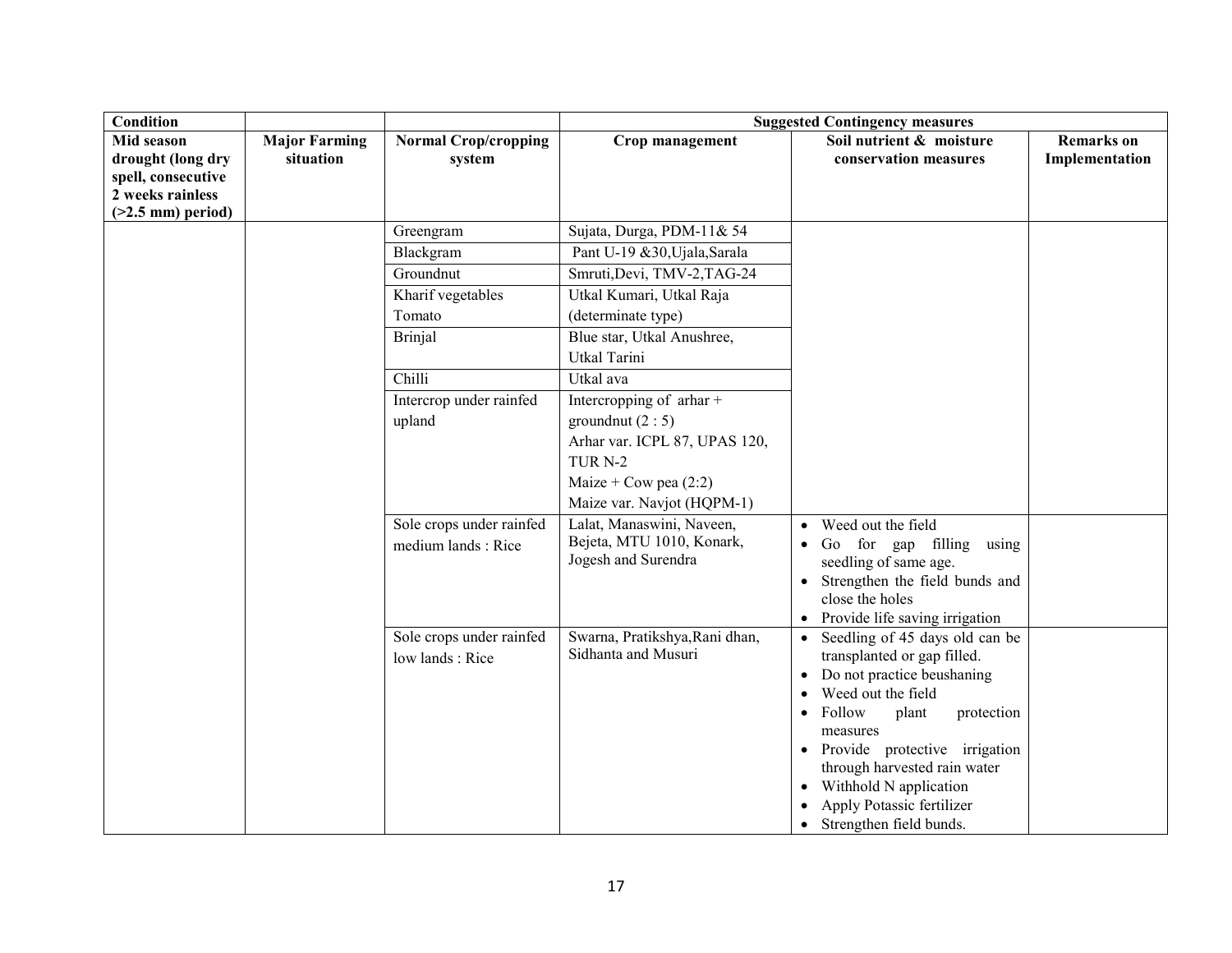| <b>Condition</b>                          |                            |                                                | <b>Suggested Contingency measures</b>                                                                                                                         |                                                                                                                                                                                                                             |                                                                 |  |
|-------------------------------------------|----------------------------|------------------------------------------------|---------------------------------------------------------------------------------------------------------------------------------------------------------------|-----------------------------------------------------------------------------------------------------------------------------------------------------------------------------------------------------------------------------|-----------------------------------------------------------------|--|
| Mid season                                | <b>Major Farming</b>       | <b>Normal Crop/cropping</b>                    | Crop management                                                                                                                                               | Soil nutrient & moisture                                                                                                                                                                                                    | <b>Remarks</b> on                                               |  |
| drought (long dry                         | situation                  | system                                         |                                                                                                                                                               | conservation measures                                                                                                                                                                                                       | Implementation                                                  |  |
| spell)<br>At flowering/<br>fruiting stage | Plateau rainfed<br>uplands | Sole crops                                     | Varietal substitutions of<br>drought tolerant varieties of the<br>sole crops i.e.                                                                             | • Spray $2\%$ KCl + 0.1 ppm boron<br>to non paddy crops to overcome<br>drought.<br>• Foliar application of 2% urea at<br>pre-flowering and flowering<br>stage to pulses and oilseeds is<br>helpful.                         | · Seed drill under<br>RKVY.<br>Supply of seeds<br>through ATMA, |  |
|                                           |                            | Rice                                           | Hira, JHU, Pathara, Bandana,<br>Khandagiri, Arnapurna                                                                                                         |                                                                                                                                                                                                                             | OSSC and NFSM                                                   |  |
|                                           |                            | Sesamum                                        | Uma, Nirmala and Prachi                                                                                                                                       | • Remove and destroy pest and<br>disease affected plants                                                                                                                                                                    |                                                                 |  |
|                                           |                            | Greengram                                      | Sujata, Durga, PDM-11& 54                                                                                                                                     | · Provide irrigation at critical                                                                                                                                                                                            |                                                                 |  |
|                                           |                            | Blackgram                                      | Pant U-19 &30, Ujala, Sarala                                                                                                                                  | stages at flowering and grain                                                                                                                                                                                               |                                                                 |  |
|                                           |                            | Groundnut                                      | Smruti, Devi, TMV-2, TAG-24                                                                                                                                   | filling stage.<br>$\bullet$ Crops<br>like<br>Cow<br>pea,                                                                                                                                                                    |                                                                 |  |
|                                           |                            | Kharif vegetables                              | Utkal Kumari, Utkal Raja                                                                                                                                      |                                                                                                                                                                                                                             | Greengram, Blackgram, maize                                     |  |
|                                           |                            | Tomato                                         | (determinate type)                                                                                                                                            | and vegetables<br>may<br>be                                                                                                                                                                                                 |                                                                 |  |
|                                           |                            | <b>Brinjal</b>                                 | Blue star, Utkal Anushree,                                                                                                                                    | harvested.                                                                                                                                                                                                                  |                                                                 |  |
|                                           |                            |                                                | Utkal Tarini                                                                                                                                                  | · Under situation of complete                                                                                                                                                                                               |                                                                 |  |
|                                           |                            | Chilli                                         | Utkal ava                                                                                                                                                     | failure of Kharif crop, dismantle<br>it and sow pre-rabi crops minor                                                                                                                                                        |                                                                 |  |
|                                           |                            | Intercrop under rainfed<br>upland              | Intercropping of arhar +<br>groundnut $(2:5)$<br>Arhar var. ICPL 87, UPAS 120,<br>TUR <sub>N-2</sub><br>Maize + Cow pea $(2:2)$<br>Maize var. Navjot (HQPM-1) | pulses like horse gram (var.<br>Urmi), Niger (Deomali)<br>· Need based plant protection<br>measures to be taken.                                                                                                            |                                                                 |  |
|                                           |                            | Sole crops under rainfed<br>medium lands: Rice | Lalat, Manaswini, Naveen,<br>Bejeta, MTU 1010, Konark,<br>Jogesh and Surendra                                                                                 | • Advised to spray Tricyclazole<br>(Beam/Team) 0.06 - 0.1% at 10-<br>12 days interval to control blast<br>and brown spot diseases in rice<br>during this period.<br>· To control stem borer and<br>Gandhi bug, spray methyl |                                                                 |  |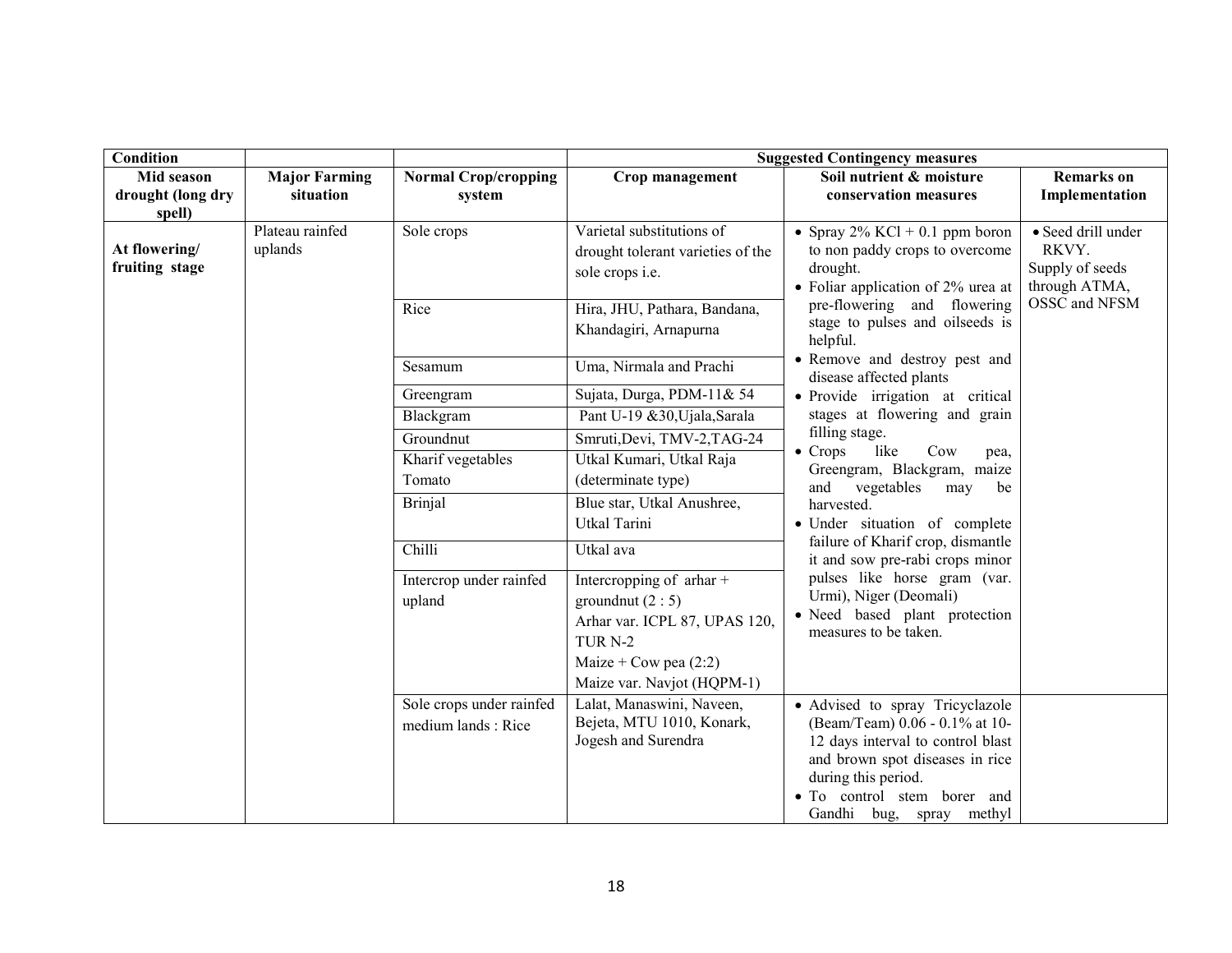| Condition         |                      |                             |                                | <b>Suggested Contingency measures</b> |                   |  |
|-------------------|----------------------|-----------------------------|--------------------------------|---------------------------------------|-------------------|--|
| Mid season        | <b>Major Farming</b> | <b>Normal Crop/cropping</b> | Crop management                | Soil nutrient & moisture              | <b>Remarks</b> on |  |
| drought (long dry | situation            | system                      |                                | conservation measures                 | Implementation    |  |
| spell)            |                      |                             |                                |                                       |                   |  |
|                   |                      |                             |                                | demeton/dimethioate                   |                   |  |
|                   |                      |                             |                                | • Provide life saving irrigation.     |                   |  |
|                   |                      | Sole crops under rainfed    | Swarna, Pratikshya, Rani dhan, | • For late transplanted rice 2        |                   |  |
|                   |                      | low lands : Rice            | Sidhanta and Musuri            | spraying at 10 days interval          |                   |  |
|                   |                      |                             |                                | with Vardamycin $0.3\%$ to            |                   |  |
|                   |                      |                             |                                | control sheath blight.                |                   |  |
|                   |                      |                             |                                | • Provide life saving irrigation      |                   |  |
|                   |                      |                             |                                | and plugging of drainage holes.       |                   |  |

| Condition                                                   |                                   |                                       |                                                                                          | <b>Suggested Contingency measures</b>                                                                                                                                                                                                                                                                                                                                                                                                            |                                     |                                                                 |
|-------------------------------------------------------------|-----------------------------------|---------------------------------------|------------------------------------------------------------------------------------------|--------------------------------------------------------------------------------------------------------------------------------------------------------------------------------------------------------------------------------------------------------------------------------------------------------------------------------------------------------------------------------------------------------------------------------------------------|-------------------------------------|-----------------------------------------------------------------|
| <b>Terminal drought</b><br>(Early withdrawal<br>of monsoon) | <b>Major Farming</b><br>situation | <b>Normal Crop/cropping</b><br>system | Crop management                                                                          | <b>Rabi Crop planning</b>                                                                                                                                                                                                                                                                                                                                                                                                                        | <b>Remarks</b> on<br>Implementation |                                                                 |
|                                                             | Plateau Rainfed<br>Uplands        | Sole crops under<br>rainfed uplands   | Varietal substitutions of<br>drought tolerant varieties of the<br>sole crops <i>i.e.</i> | Utilization of residual moisture for<br>early sowing of pre-rabi crops like<br>Cowpea (SEB $-2$ , Utkal Manik),<br>Horsegram (Urmi), Greengram<br>(Durga), Blackgram (Ujala), Niger<br>(Deomali, ONS-15) Tomato Utkal<br>Raja, Utkal Kumari, Utkal Urbasi.<br>Cabbage (Pride of India, Golden<br>Konark,<br>Sujata,<br>Vijay,<br>Acre,<br>Cauliflower (Snow ball, Improved<br>Japanese, Himani), Okra (Utkal<br>Gourab, Arka Anamika), and leafy |                                     | • Seed drill under<br>RKVY.<br>Supply of seeds<br>through ATMA, |
|                                                             |                                   | Rice                                  | Hira, JHU, Pathara, Bandana,<br>Khandagiri, Arnapurna                                    |                                                                                                                                                                                                                                                                                                                                                                                                                                                  |                                     | OSSC and NFSM                                                   |
|                                                             |                                   | Sesamum                               | Uma, Nirmala and Prachi                                                                  |                                                                                                                                                                                                                                                                                                                                                                                                                                                  |                                     |                                                                 |
|                                                             |                                   | Greengram                             | Sujata, Durga, PDM-11& 54                                                                |                                                                                                                                                                                                                                                                                                                                                                                                                                                  |                                     |                                                                 |
|                                                             |                                   | Blackgram                             | Pant U-19 & 30, Ujala, Sarala                                                            | vegetables to be sown to conserve                                                                                                                                                                                                                                                                                                                                                                                                                |                                     |                                                                 |
|                                                             |                                   | Groundnut                             | Smruti, Devi, TMV-2, TAG-24                                                              | soil moisture. And provide life<br>saving irrigation as and<br>when                                                                                                                                                                                                                                                                                                                                                                              |                                     |                                                                 |
|                                                             |                                   | Kharif vegetables                     | Utkal Kumari, Utkal Raja                                                                 | necessary                                                                                                                                                                                                                                                                                                                                                                                                                                        |                                     |                                                                 |
|                                                             |                                   | Tomato                                | (determinate type)                                                                       |                                                                                                                                                                                                                                                                                                                                                                                                                                                  |                                     |                                                                 |
|                                                             |                                   | <b>Brinjal</b>                        | Blue star, Utkal Anushree,                                                               |                                                                                                                                                                                                                                                                                                                                                                                                                                                  |                                     |                                                                 |
|                                                             |                                   |                                       | Utkal Tarini                                                                             |                                                                                                                                                                                                                                                                                                                                                                                                                                                  |                                     |                                                                 |
|                                                             |                                   | Chilli                                | Utkal ava                                                                                |                                                                                                                                                                                                                                                                                                                                                                                                                                                  |                                     |                                                                 |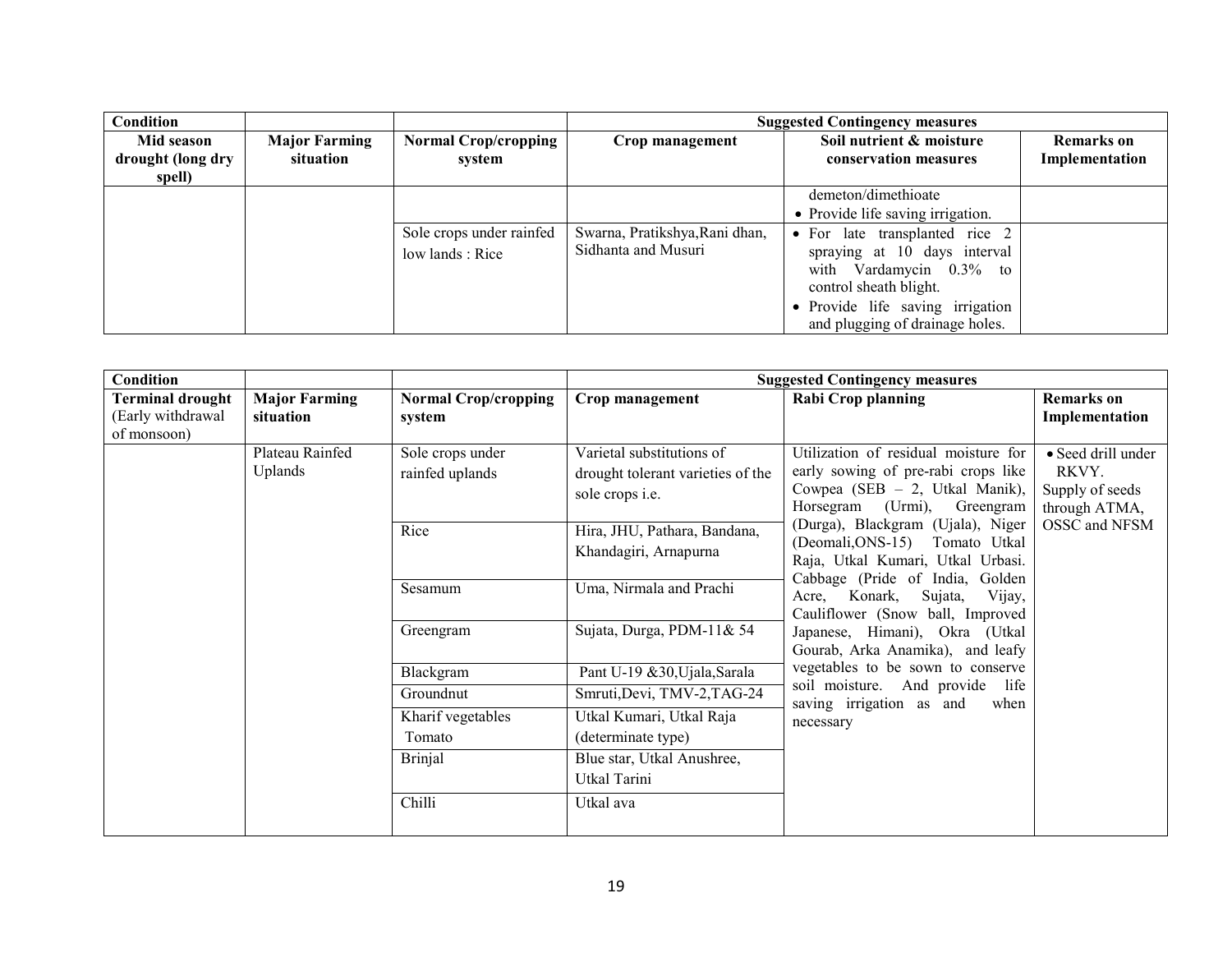|  | Intercrop under rainfed  | Intercropping of $\pi$ thar +  |                                        |  |
|--|--------------------------|--------------------------------|----------------------------------------|--|
|  | upland                   | ground nut $(2:5)$             |                                        |  |
|  |                          | Arhar var. ICPL 87, UPAS 120,  |                                        |  |
|  |                          | TUR <sub>N-2</sub>             |                                        |  |
|  |                          | Maize + Cow pea $(2:2)$        |                                        |  |
|  |                          | Maize var. Navjot (HQPM-1)     |                                        |  |
|  | Sole crops under rainfed | Lalat, Manaswini, Naveen,      | Provide life saving irrigation, from   |  |
|  | medium lands: Rice       | Bejeta, MTU 1010, Konark,      | harvested rain water at reproductive   |  |
|  |                          | Jogesh and Surendra            | stage and conserve soil moisture       |  |
|  |                          |                                | harvest the crop at physiological      |  |
|  |                          |                                | maturity stage.                        |  |
|  | Sole crops under rainfed | Swarna, Pratikshya, Rani dhan, | Provide life saving irrigation, and    |  |
|  | medium low lands : Rice  | Sidhanta and Musuri            | monitoring of pest surveillance,       |  |
|  |                          |                                | <i>paira</i> cropping of Blackgram and |  |
|  |                          |                                | Greengram                              |  |

## 2.1.2. Drought - Irrigated situation: Not experienced

## 2.2 Unusual rains (untimely, unseasonal etc) (for both rainfed and irrigated situations)

| Condition                                                               | Suggested contingency measure                                                                                                                                             |                                                                                                                                                                   |                                                                                                                                                                                                                                                                           |                                                                                                                                 |  |  |
|-------------------------------------------------------------------------|---------------------------------------------------------------------------------------------------------------------------------------------------------------------------|-------------------------------------------------------------------------------------------------------------------------------------------------------------------|---------------------------------------------------------------------------------------------------------------------------------------------------------------------------------------------------------------------------------------------------------------------------|---------------------------------------------------------------------------------------------------------------------------------|--|--|
| Continuous high rainfall in<br>a short span leading to<br>water logging | Vegetative stage                                                                                                                                                          | <b>Flowering stage</b>                                                                                                                                            | Crop maturity stage                                                                                                                                                                                                                                                       | Post harvest                                                                                                                    |  |  |
| Paddy                                                                   | Drainage of excess water,<br>management of $Blast(0.2\%)$<br>Edifenphos),<br>leaf<br>blight $(0.01\%$ Streptocycline)<br>borer $(0.2\%$<br><b>Stem</b><br>&<br>Trizaphos) | Drainage of excess water,<br>management of $Blast(0.2\%$<br>Edifenphos),<br>leaf<br>blight $(0.01\%$ Streptocycline)<br>borer $(0.2\%$<br>&<br>stem<br>Trizaphos) | Drainage<br>water.<br>excess<br>Protection against pest like,<br>Green leaf hopper & BPH<br>(Imidacloprid)<br>$0.025\%$ <sub>\coti</sub> & \end{brac{s}}<br>diseases like Blast, preventing<br>crop from lodging, harvesting<br>physiological<br>maturity<br>1n<br>stage. | Covering of harvested bundles by<br>tarpaulin, Shifting of produce to<br>godown or safer place, protecting<br>from stray cattle |  |  |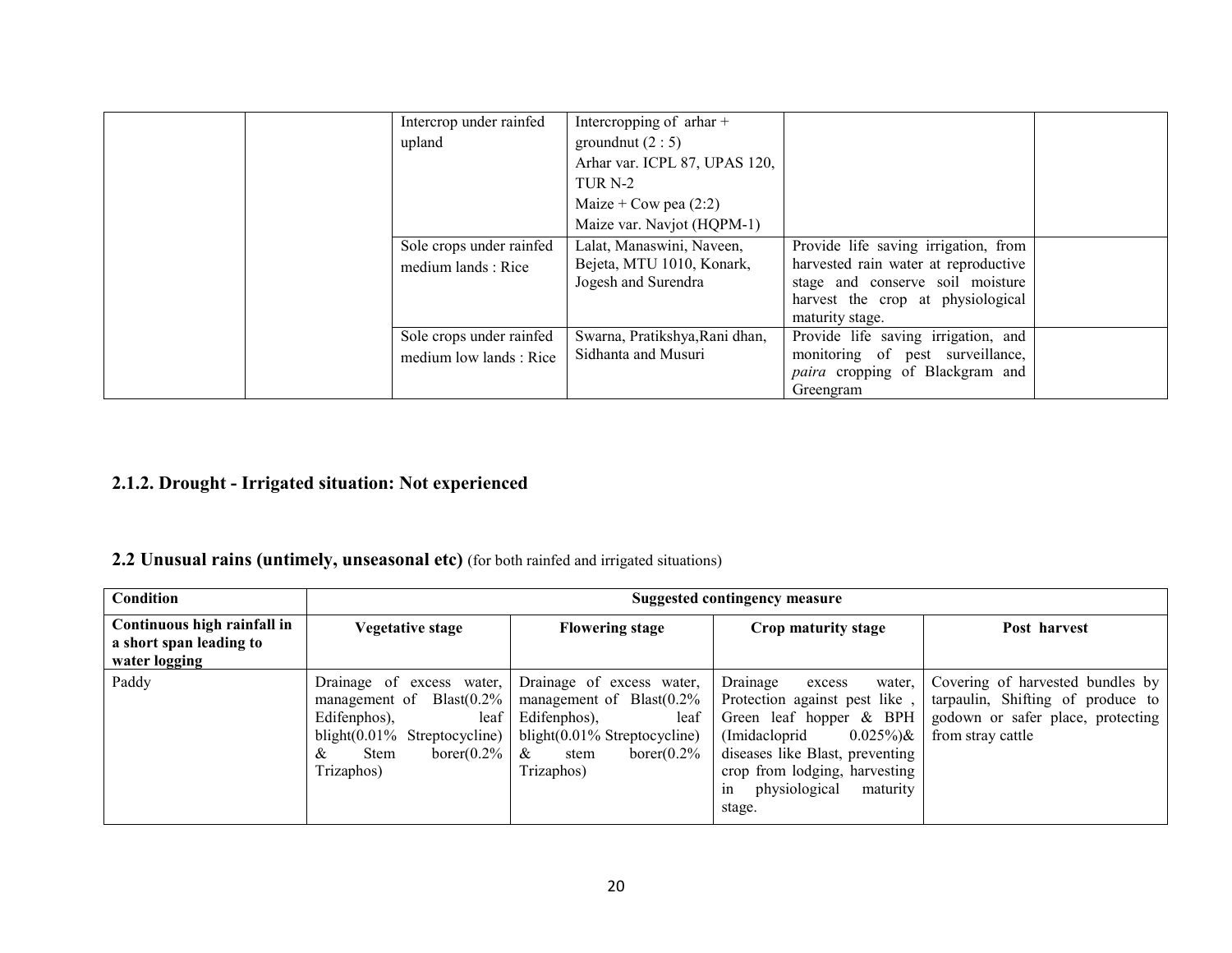| Greengram                                            | drainage,<br>Excess<br>water<br>disease & pest management                                                             | Drainage of excess water,<br>Pest<br>&<br>disease<br>(powderymildew with 0.2%<br>sulphur) management.                                                                                                                           | Drainage, Protection against<br>pest (pod borer with 0.2%<br>triazophos)                                                                                                                                      | Drainage, Shifting of produce to<br>godown or safer place, protecting<br>from stored grain pest $&$ diseases |
|------------------------------------------------------|-----------------------------------------------------------------------------------------------------------------------|---------------------------------------------------------------------------------------------------------------------------------------------------------------------------------------------------------------------------------|---------------------------------------------------------------------------------------------------------------------------------------------------------------------------------------------------------------|--------------------------------------------------------------------------------------------------------------|
| Groundnut                                            | Excess<br>drainage,<br>water<br>& Tikka disease<br>Termite<br>management, need based<br>based intercultural operation | Drainage of excess water,<br>$\&$<br>Pest<br>disease<br>management(Manage<br>leaf<br>miner in Groundnut by<br>spraying Monocrotophos or<br>Triazophos 40 EC @ 1<br>litre/ha<br>fortnightly<br>$\operatorname{at}$<br>intervals) | Drainage of excess water, Pest -do-<br>& disease management(Manage<br>leaf miner in Groundnut by<br>Monocrotophos<br>spraying<br>O <sub>1</sub><br>Triazophos 40 EC @ 1 litre/ha<br>at fortnightly intervals) |                                                                                                              |
| Sesame                                               | Excess water drainage,<br>disease $&$ pest management                                                                 | Drainage of excess water,<br>Pest & disease management.                                                                                                                                                                         | Drainage, Protection against<br>pest & diseases.                                                                                                                                                              | $-do-$                                                                                                       |
| Black gram                                           | $-do-$                                                                                                                | $-do-$                                                                                                                                                                                                                          | $-do-$                                                                                                                                                                                                        | $-do$ -                                                                                                      |
| Horticulture                                         |                                                                                                                       |                                                                                                                                                                                                                                 |                                                                                                                                                                                                               |                                                                                                              |
| Tomato                                               | Drainage of Excess water,<br>gap filling, disease & pest<br>management                                                | disease<br>$\&$<br>staking of plant                                                                                                                                                                                             | Drainage of excess water, Pest Drainage, Protection against<br>management, pest & diseases, harvesting                                                                                                        | Drainage, Shifting of produce to<br>safer place, grading & packing                                           |
| <b>Brinjal</b>                                       | drainage,<br>Excess<br>water<br>disease & pest management                                                             | $-do-$                                                                                                                                                                                                                          | $-do-$                                                                                                                                                                                                        | $-do-$                                                                                                       |
| Ginger                                               | drainage,<br>Excess<br>water<br>disease $\&$ pest management,<br>earthing-up, making channel,<br>weeding, re-mulching | Drainage of excess water,<br>rhizome<br>disease<br>rot<br>management(0.2% ridomyl-<br>MZ), weeding, re-mulching                                                                                                                 | of<br>Drainage<br>water<br>pesticides<br>immediately,<br>drenching & spraying for rot<br>management                                                                                                           | $-do$                                                                                                        |
| Mango                                                | Excess<br>water<br>drainage,<br>disease $&$ pest management                                                           | Drainage of excess water,<br>Pest & disease management,                                                                                                                                                                         | Drainage, Protection against<br>pest & diseases, harvesting of<br>fruits                                                                                                                                      | $-do-$                                                                                                       |
| Banana                                               | $-do-$                                                                                                                | Drainage of excess water,<br>Pest & disease management,<br>cutting of trashes                                                                                                                                                   | Drainage, Protection against<br>pest & diseases, preventing<br>crop lodging                                                                                                                                   | Drainage, Shifting of produce to<br>godown or safer place                                                    |
| Heavy rainfall with high speed winds in a short span |                                                                                                                       |                                                                                                                                                                                                                                 |                                                                                                                                                                                                               |                                                                                                              |
| Paddy                                                | Drainage of excess water,<br>management of Blast(0.2%<br>Edifenphos),<br>leaf                                         | Drainage of excess water,<br>management of Blast(0.2%<br>Edifenphos),<br>leaf                                                                                                                                                   | Drainage of excess water,<br>Protection against pests like,<br>Green leaf hopper & BPH                                                                                                                        | Drainage, Shifting of produce to<br>godown or safer place, protecting<br>from stored grain pest $&$ diseases |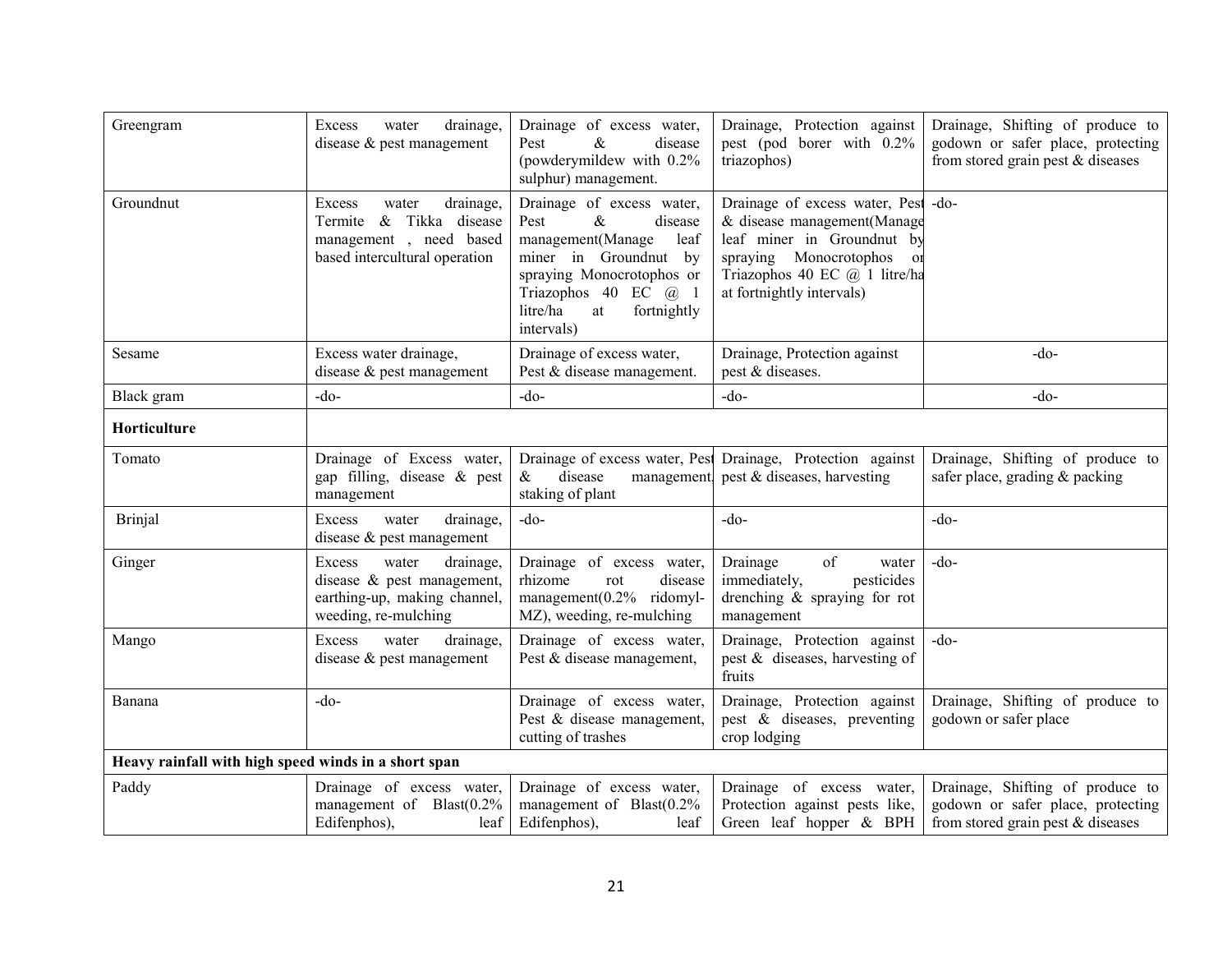|                | blight(0.01% Streptocycline)<br>$\&$<br>Stem<br>borer $(0.2%$<br>Trizaphos)                                           | blight $(0.01\%$ Streptocycline)<br>$\&$<br>borer $(0.2%$<br>stem<br>Trizaphos)                                                                                                                                                    | (Imidacloprid<br>$0.025\%$<br>$\&$<br>diseases like, Blast, preventing<br>crop from lodging, harvesting<br>physiological<br>maturity<br>in<br>stage.                |                                                                                                                                      |
|----------------|-----------------------------------------------------------------------------------------------------------------------|------------------------------------------------------------------------------------------------------------------------------------------------------------------------------------------------------------------------------------|---------------------------------------------------------------------------------------------------------------------------------------------------------------------|--------------------------------------------------------------------------------------------------------------------------------------|
| Greengram      | drainage.<br>water<br>Excess<br>disease $&$ pest management                                                           | Drainage of excess water,<br>$\&$<br>Pest<br>disease<br>(powderymildew with 0.2%<br>sulphur) management.                                                                                                                           | Drainage, Protection against<br>pest(pod borer with 0.2%<br>triazaphos)                                                                                             | $-do-$                                                                                                                               |
| Groundnut      | drainage,<br>Excess<br>water<br>disease $\&$ pest management,<br>weeding, earthing-up                                 | Drainage of excess water,<br>$\&$<br>Pest<br>disease<br>management(Manage<br>leaf<br>miner in Groundnut<br>by<br>spraying Monocrotophos or<br>Triazophos 40 EC @ 1<br>litre/ha<br>fortnightly<br>$\operatorname{at}$<br>intervals) | & disease management(Manage<br>leaf miner in Groundnut by<br>spraying Monocrotophos<br>O <sub>1</sub><br>Triazophos 40 EC @ 1 litre/ha<br>at fortnightly intervals) | Drainage of excess water, Pest Drainage, Shifting of produce to<br>godown or safer place, protecting<br>from grain pest $&$ diseases |
| Sesame         | Excess water drainage,<br>disease $\&$ pest management                                                                | Drainage of excess water, Pest<br>& disease management,                                                                                                                                                                            | Drainage, Protection against<br>pest & diseases, preventing<br>crop lodging, harvesting                                                                             | $-do-$                                                                                                                               |
| Blackgram      | $-do-$                                                                                                                | $-do$                                                                                                                                                                                                                              | Drainage, Protection against<br>pest & diseases, harvesting                                                                                                         | $-do$                                                                                                                                |
| Horticulture   |                                                                                                                       |                                                                                                                                                                                                                                    |                                                                                                                                                                     |                                                                                                                                      |
| Tomato         | Drainage of Excess water,<br>gap filling, disease & pest<br>management                                                | Drainage of excess water,<br>Pest & disease management,<br>staking of plant                                                                                                                                                        | Drainage, Protection against<br>pest & diseases, harvesting                                                                                                         | Drainage, Shifting of produce to<br>safer place, grading & packing                                                                   |
| <b>Brinjal</b> | drainage,<br>water<br>Excess<br>disease & pest management                                                             | Drainage of excess water,<br>Pest & disease management,                                                                                                                                                                            | Drainage, Protection against<br>pest & diseases, preventing<br>crop lodging, harvesting fruit                                                                       | Drainage, Shifting of produce to<br>godown or safer place, grading<br>,packing, & marketing                                          |
| Ginger         | drainage,<br>Excess<br>water<br>disease $\&$ pest management,<br>earthing-up, making channel,<br>weeding, re-mulching | Drainage of excess water,<br>rhizome<br>disease<br>rot<br>management(0.2% Ridomyl-<br>MZ), weeding, re-mulching                                                                                                                    | Drainage<br>of<br>water<br>immediately,<br>pesticides<br>drenching $\&$ spraying for rot<br>management                                                              | $-do$                                                                                                                                |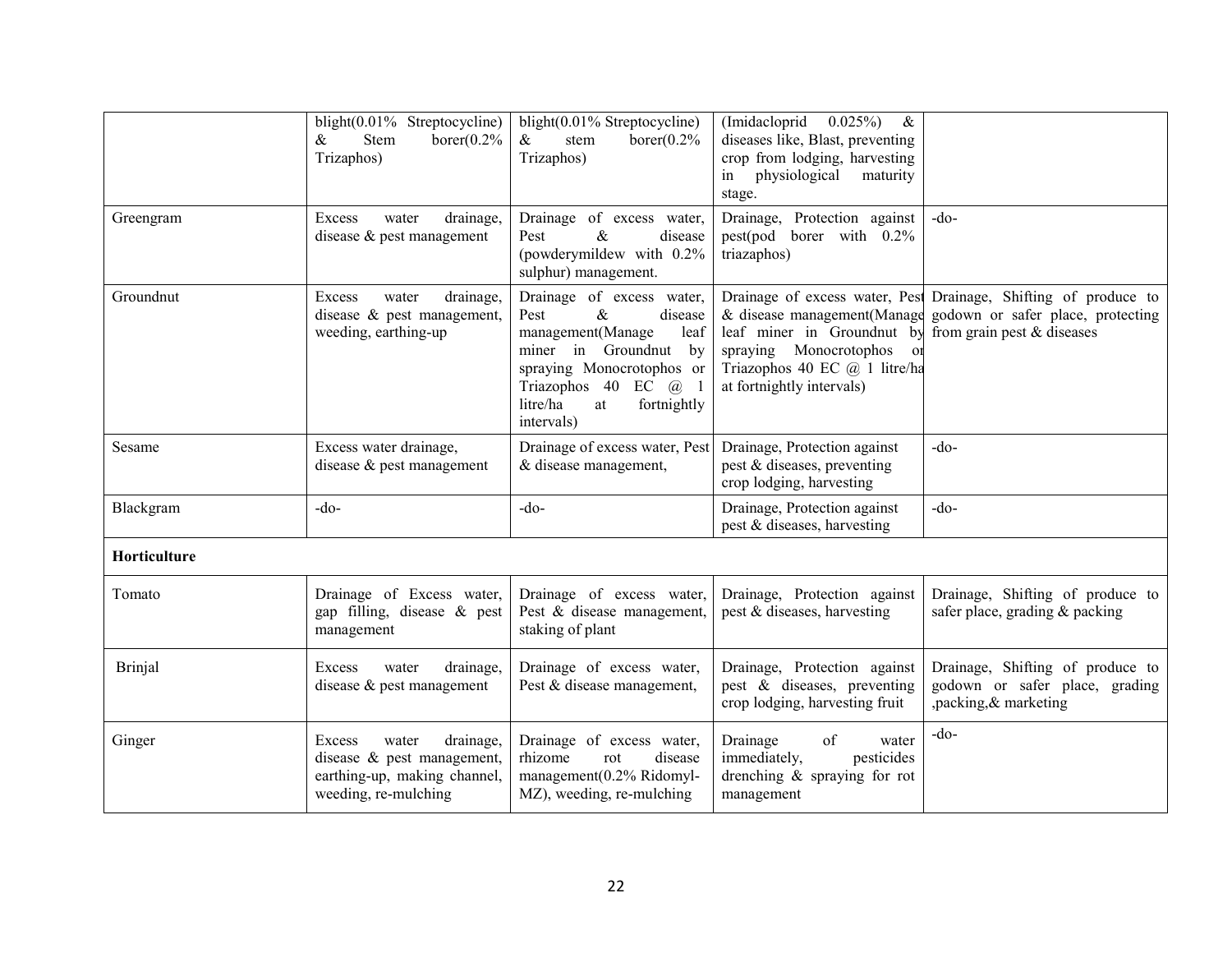| Mango                                                  | drainage,<br>Excess<br>water<br>disease $&$ pest management                                                                     | Drainage of excess water,<br>Pest & disease management,                                                                                                              | Drainage, Protection against<br>pest $\&$ diseases, harvesting of<br>fruits                                                                     | $-do-$                                                                                           |
|--------------------------------------------------------|---------------------------------------------------------------------------------------------------------------------------------|----------------------------------------------------------------------------------------------------------------------------------------------------------------------|-------------------------------------------------------------------------------------------------------------------------------------------------|--------------------------------------------------------------------------------------------------|
| Banana                                                 | $-do$                                                                                                                           | Drainage of excess water,<br>Pest & disease management,<br>cutting of trashes                                                                                        | $-do-$                                                                                                                                          | Drainage, Shifting of produce to<br>godown or safer place                                        |
| Outbreak of pests and diseases due to unseasonal rains |                                                                                                                                 |                                                                                                                                                                      |                                                                                                                                                 |                                                                                                  |
| Paddy                                                  | Management of Blast(0.2%<br>Edifenphos),<br>leaf<br>blight(0.01% Streptocycline)<br>borer $(0.2%$<br>$\&$<br>stem<br>Trizaphos) | Management of Blast(0.2%<br>Edifenphos),<br>leaf<br>blight(0.01% Streptocycline)<br>$\&$<br>borer $(0.2\%$<br>stem<br>Trizaphos)                                     | Management of<br>Green leaf<br><b>BPH</b><br>$\&$<br>hopper<br>using<br>Imidacloprid 0.025%                                                     | Shifting of produce to godown or<br>safer place, protecting from stored<br>grain pest & diseases |
| Greengram                                              | disease & pest<br>Curative<br>management, weeding                                                                               | Powdery mildew with 0.2%<br>sulphur management.                                                                                                                      | Protection against pod borer<br>with 0.2% triazophos                                                                                            | $-do-$                                                                                           |
| Groundnut                                              | Pesticide<br>application,<br>intercultural<br>weeding.<br>operation                                                             | Manage<br>leaf<br>miner<br>in<br>Groundnut<br>by<br>spraying<br>Monocrotophos<br><sub>or</sub><br>Triazophos 40 EC @ 1<br>litre/ha<br>fortnightly<br>at<br>intervals | leaf<br>miner<br>in<br>Manage<br>Groundnut<br>by<br>spraying<br>Monocrotophos or Triazophos<br>40 EC $@$ 1 litre/ha at fortnightly<br>intervals | $-do-$                                                                                           |
| Sesame                                                 | Disease $&$ pest management                                                                                                     | Pest & disease management                                                                                                                                            | Protection<br>against pest $\&$<br>diseases                                                                                                     | $-do-$                                                                                           |
| Blackgram                                              | $-do-$                                                                                                                          | $-do-$                                                                                                                                                               |                                                                                                                                                 | $-do$                                                                                            |
| Horticulture                                           |                                                                                                                                 |                                                                                                                                                                      |                                                                                                                                                 |                                                                                                  |
| Tomato                                                 |                                                                                                                                 |                                                                                                                                                                      |                                                                                                                                                 | Shifting of produce to safer place,<br>grading & packing                                         |
| <b>Brinjal</b>                                         |                                                                                                                                 |                                                                                                                                                                      |                                                                                                                                                 | $-do-$                                                                                           |
| Ginger                                                 |                                                                                                                                 | Rhizome rot disease<br>management (0.2% Ridomyl-<br>MZ)                                                                                                              |                                                                                                                                                 | Shifting of produce to godown or<br>safer place, cleaning, seed treating<br>& drying             |
| Mango                                                  |                                                                                                                                 | Pest & disease management,                                                                                                                                           | Protection against pest $\&$<br>diseases, harvesting of fruits                                                                                  | $-do$                                                                                            |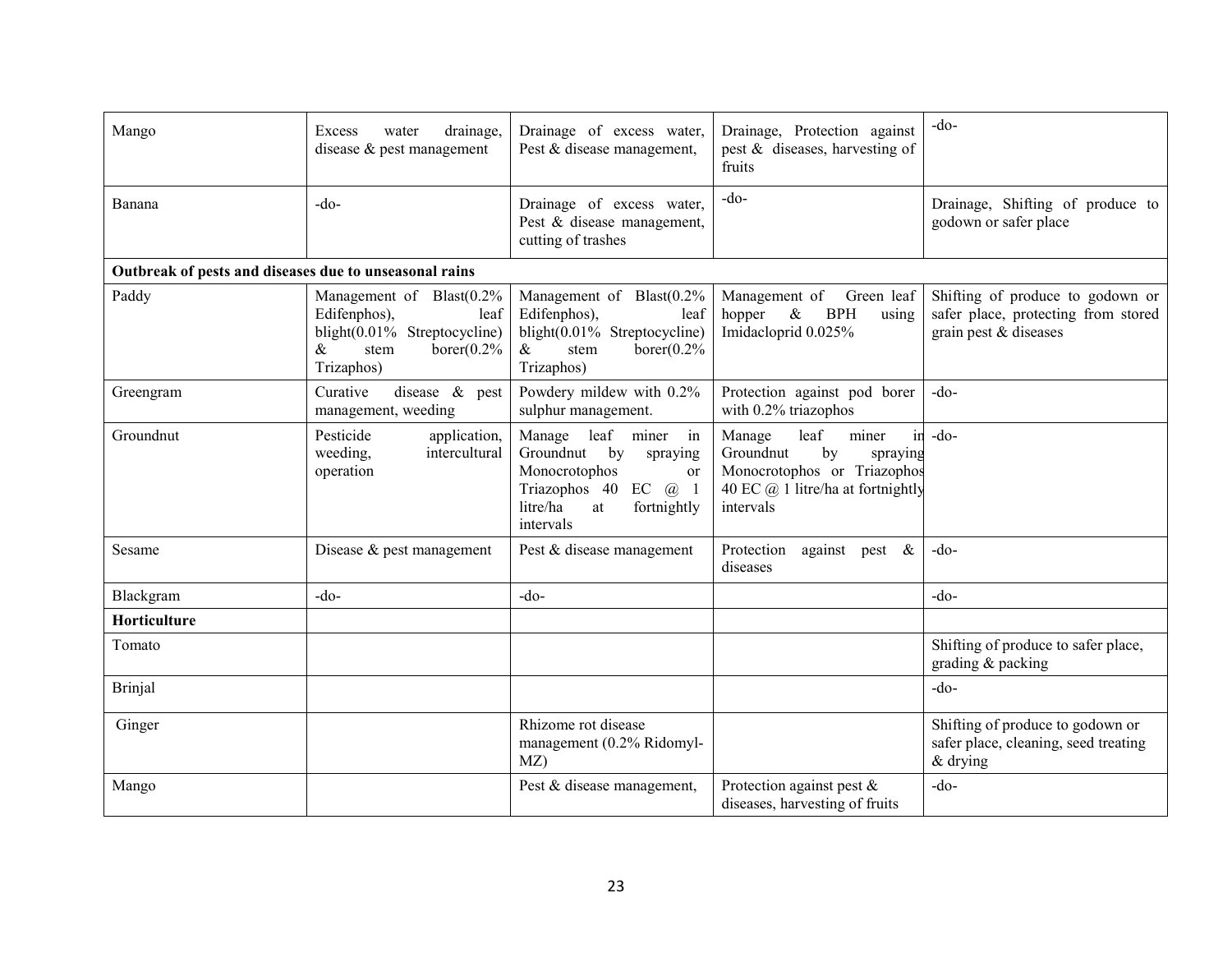| Banana | Disease $\&$ pest management | Pest & disease management, | Protection against pest $\&$ | Shifting of produce to godown or |
|--------|------------------------------|----------------------------|------------------------------|----------------------------------|
|        |                              | cutting of trashes         | diseases, preventing crop    | sater place                      |
|        |                              |                            | lodging                      |                                  |

### 2.3 Floods: Not Applicable

## 2.4 Extreme events: Heat wave / Cold wave/Frost/ Hailstorm /Cyclone

| <b>Extreme event type</b> | <b>Suggested contingency measure</b>                                                  |                                                                                        |                                                                             |                                                                             |
|---------------------------|---------------------------------------------------------------------------------------|----------------------------------------------------------------------------------------|-----------------------------------------------------------------------------|-----------------------------------------------------------------------------|
|                           | Seedling / nursery stage                                                              | <b>Vegetative stage</b>                                                                | <b>Reproductive stage</b>                                                   | At harvest                                                                  |
| <b>Heat Wave</b>          |                                                                                       |                                                                                        |                                                                             |                                                                             |
| Paddy                     | Mulching, irrigating<br>frequently, spraying pesticide<br>to prevent from damping off | Increase Irrigation<br>frequency, intercultural<br>operation                           | Provide deficit irrigation.<br>quick harvesting to prevent<br>moisture loss | Shifting of produce to shade and safe<br>place                              |
| Greengram                 | Frequent irrigation                                                                   | $-do-$                                                                                 | $-do-$                                                                      | $-do$                                                                       |
| Groundnut                 | $-do-$                                                                                | $-do-$                                                                                 | $-do-$                                                                      | $-do-$                                                                      |
| Horticulture              |                                                                                       |                                                                                        |                                                                             |                                                                             |
| Mango                     | Growing in poly house,<br>Pesticide application,<br>watering twice daily              | Disease & pest control,<br>pitcher irrigation, continuous<br>irrigation by drip method | Protective irrigation, disease<br>& pest management, quick<br>harvesting    | store in cool dry place, grading,<br>packing , quick disposal for marketing |
| Guava                     | Growing in poly house,<br>Pesticide application,<br>watering twice daily              | $-do$                                                                                  | $-do-$                                                                      | $-do-$                                                                      |
| Cold wave                 |                                                                                       |                                                                                        |                                                                             |                                                                             |
| Paddy                     | mulching,<br>irrigating frequently                                                    | intercultural operation,                                                               | Quick harvesting to prevent<br>loss due to frost                            | Shifting of produce to shade and safe<br>place and in close store room      |
| Groundnut                 | Continuous irrigation,<br>weeding                                                     | $-do$                                                                                  | $-do-$                                                                      | $-do-$                                                                      |
| Greengram                 | $-do$                                                                                 | $-do$                                                                                  | $-do-$                                                                      | $-do-$                                                                      |
| Blackgram                 | $-do$                                                                                 | $-do$                                                                                  | $-do-$                                                                      | $-do-$                                                                      |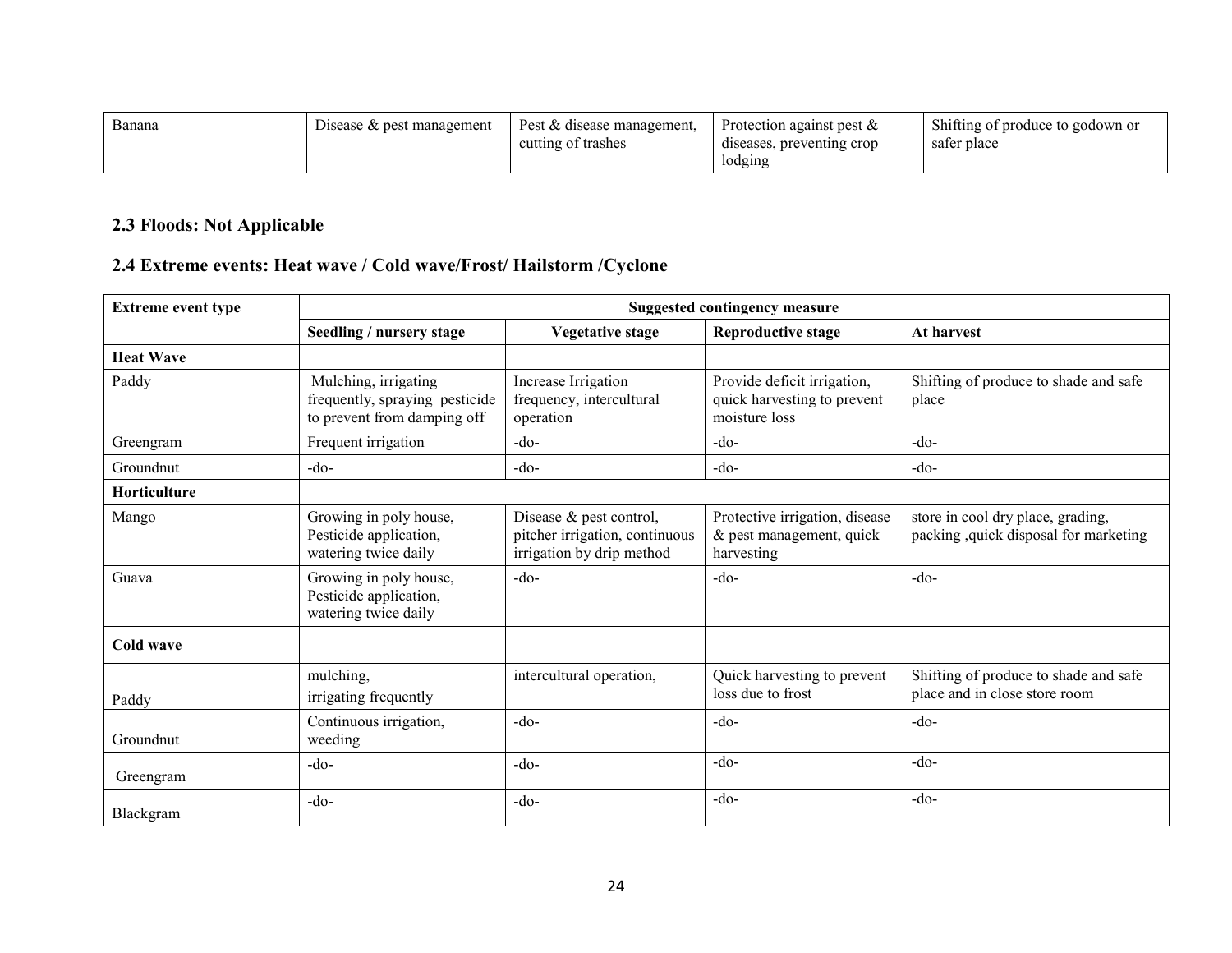| <b>Horticulture</b> |                                                           |                                                                        |                                   |                                                          |
|---------------------|-----------------------------------------------------------|------------------------------------------------------------------------|-----------------------------------|----------------------------------------------------------|
| Tomato              | Raising of seedling in Poly<br>house, resowing if damaged | Disease and pest control,<br>care for chilling injury or<br>replanting | Quick harvesting                  | Grading, quick disposal for marketing                    |
| Potato              | $-do-$                                                    | Disease and pest control                                               | Harvesting, disease<br>management | Store in cold storage or quick disposal<br>for marketing |
| Chilli              | $-do-$                                                    | Disease and pest control,<br>care for chilling injury or<br>replanting | $-do-$                            | $-do-$                                                   |
| Frost               | NA                                                        |                                                                        |                                   |                                                          |
| <b>Hailstorm</b>    | <b>NA</b>                                                 |                                                                        |                                   |                                                          |
| Cyclone             |                                                           |                                                                        | NA                                |                                                          |

### 2.5 Contingent strategies for Livestock, Poultry & Fisheries

### 2.5.1 Livestock

|                              | <b>Suggested contingency measures</b>                                                                                                                                                                             |                                                                                                                                                                                                                                                                       |                                                                                        |  |
|------------------------------|-------------------------------------------------------------------------------------------------------------------------------------------------------------------------------------------------------------------|-----------------------------------------------------------------------------------------------------------------------------------------------------------------------------------------------------------------------------------------------------------------------|----------------------------------------------------------------------------------------|--|
|                              | Before the event <sup>s</sup>                                                                                                                                                                                     | During the event                                                                                                                                                                                                                                                      | After the event                                                                        |  |
| <b>Drought</b>               |                                                                                                                                                                                                                   |                                                                                                                                                                                                                                                                       |                                                                                        |  |
| Feed and fodder availability | 1. Encourage perennial fodder production on<br>river beds and tank bed on community basis.<br>2. Village Gauchar land should be developed<br>3. Excess fodder in flush season can be<br>preserved as hay / silage | 1. Utilizing fodder from perennial trees and<br>fodder bank reserves<br>2. Utilizing fodder from perennial trees and<br>fodder bank reserves<br>3. Utilizing the existing crops which fail to grow<br>adequately due to failure of monsoon for<br>feeding of animals. | of<br>feeding<br>Supplementary<br>remaining livestock and<br>the<br>replacement stock. |  |
| Drinking water               | Preserving water in community tanks and ponds<br>etc for drinking purpose by excavation and                                                                                                                       | Water sources of social institutions generally<br>ideal sources during draught.                                                                                                                                                                                       | Water supply from town area or<br>nearby areas where water is                          |  |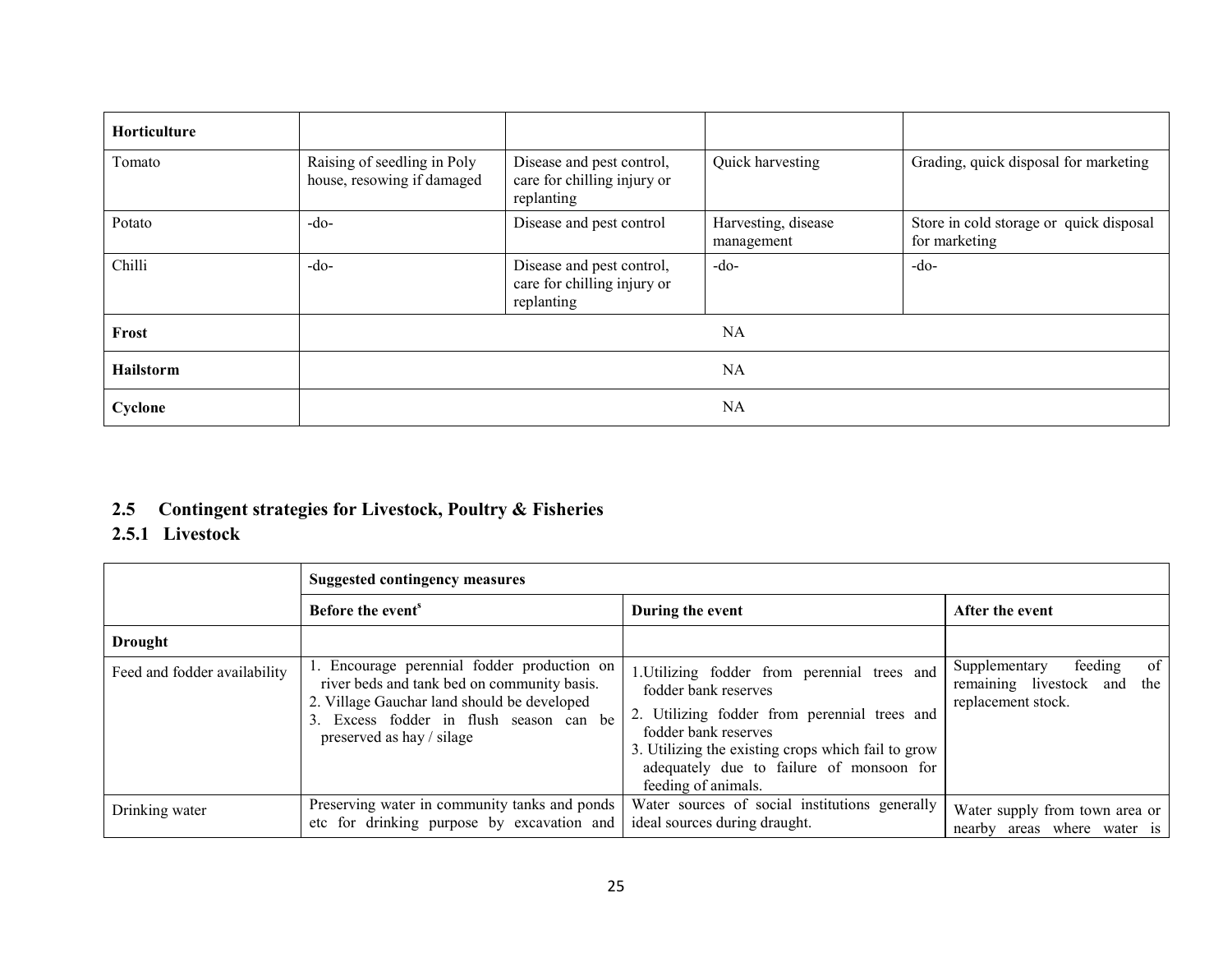|                                   | sanitization of these. In addition, wells (bore<br>wells or dug wells) may be constructing ahead<br>of possible event of draught. |                                                                                                                                 | available                                                                                |
|-----------------------------------|-----------------------------------------------------------------------------------------------------------------------------------|---------------------------------------------------------------------------------------------------------------------------------|------------------------------------------------------------------------------------------|
| Health and disease<br>management  | Veterinary preparedness with vaccine and<br>medicines                                                                             | 1. Conducting animal health camps and treating<br>the affected animals<br>2. Supplementation of mineral and vitamin<br>mixtures | 1.Culling<br>of<br>unproductive<br>livestock<br>2. Proper<br>disposal of dead<br>animals |
| <b>Floods</b>                     |                                                                                                                                   |                                                                                                                                 |                                                                                          |
| Feed and fodder availability      |                                                                                                                                   |                                                                                                                                 |                                                                                          |
| Drinking water                    |                                                                                                                                   |                                                                                                                                 |                                                                                          |
| Health and disease<br>management  |                                                                                                                                   |                                                                                                                                 |                                                                                          |
| Cyclone                           |                                                                                                                                   |                                                                                                                                 |                                                                                          |
| Feed and fodder availability      |                                                                                                                                   |                                                                                                                                 |                                                                                          |
| Drinking water                    |                                                                                                                                   |                                                                                                                                 |                                                                                          |
| Health and disease<br>management  |                                                                                                                                   |                                                                                                                                 |                                                                                          |
| Heat wave and cold wave           |                                                                                                                                   |                                                                                                                                 |                                                                                          |
| Shelter/environment<br>management | Temporary shelter, green cover                                                                                                    | Temporary shelter, don't leave for grazing,<br>sufficient water                                                                 | Application of multivitamins and<br>nutrients                                            |
| Health and disease<br>management  | Stocking of medicines                                                                                                             | Open LI centres, give sufficient water and<br>required medicines.                                                               | Application of multivitamins and<br>nutrients                                            |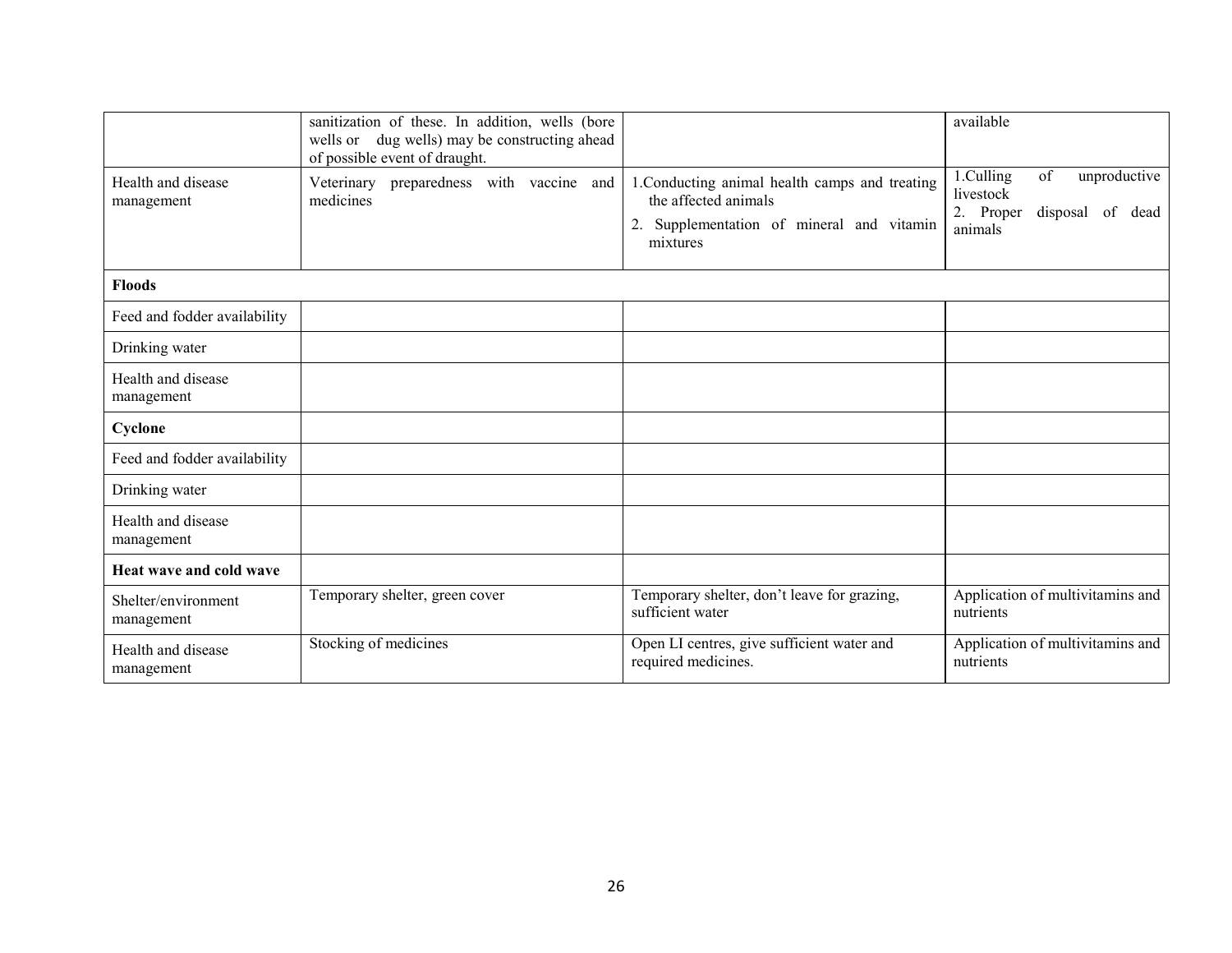### 2.5.2 Poultry

|                                  |                                                                                                                           | <b>Convergence/linkages</b><br>with ongoing<br>programs, if any |                                                                                             |  |
|----------------------------------|---------------------------------------------------------------------------------------------------------------------------|-----------------------------------------------------------------|---------------------------------------------------------------------------------------------|--|
|                                  | <b>Before the event</b>                                                                                                   | During the event                                                | After the event                                                                             |  |
| <b>Drought</b>                   |                                                                                                                           |                                                                 |                                                                                             |  |
| Feed resources                   | Ensure<br>procurement<br>of<br>feed<br>ingredients sufficient ahead                                                       | Feed supplementation will be made<br>to the farms               | Attempt will be made for<br>available of feed ingredient or<br>compound feed to the farmers |  |
| <b>Water Resources</b>           | Check water source for ensuring<br>sufficient portable water during<br>draught                                            | Attempt will be made to provide<br>sanitized drinking water     | Availability of water will be<br>ensured by digging of bore<br>well                         |  |
| Health and disease<br>management | Procurement of vaccines and<br>medicines and anti-stress agent.<br>Feeding antibiotics<br>Procurement of litter materials | Continue feeding of anti-stress agent                           |                                                                                             |  |
| Flood                            |                                                                                                                           |                                                                 |                                                                                             |  |
| Feed resources                   | $\blacksquare$                                                                                                            | $\blacksquare$                                                  | $\sim$                                                                                      |  |
| <b>Water Resources</b>           | $\sim$                                                                                                                    | $\overline{a}$                                                  | $\sim$                                                                                      |  |
| Health and disease<br>management |                                                                                                                           |                                                                 |                                                                                             |  |
| Cyclone                          |                                                                                                                           |                                                                 |                                                                                             |  |
| Feed resources                   | $\sim$                                                                                                                    | $\blacksquare$                                                  | $\sim$                                                                                      |  |
| Water resources                  | $\sim$                                                                                                                    | $\blacksquare$                                                  | $\sim$                                                                                      |  |
| Health and disease<br>management | $\blacksquare$                                                                                                            | $\blacksquare$                                                  | $\sim$                                                                                      |  |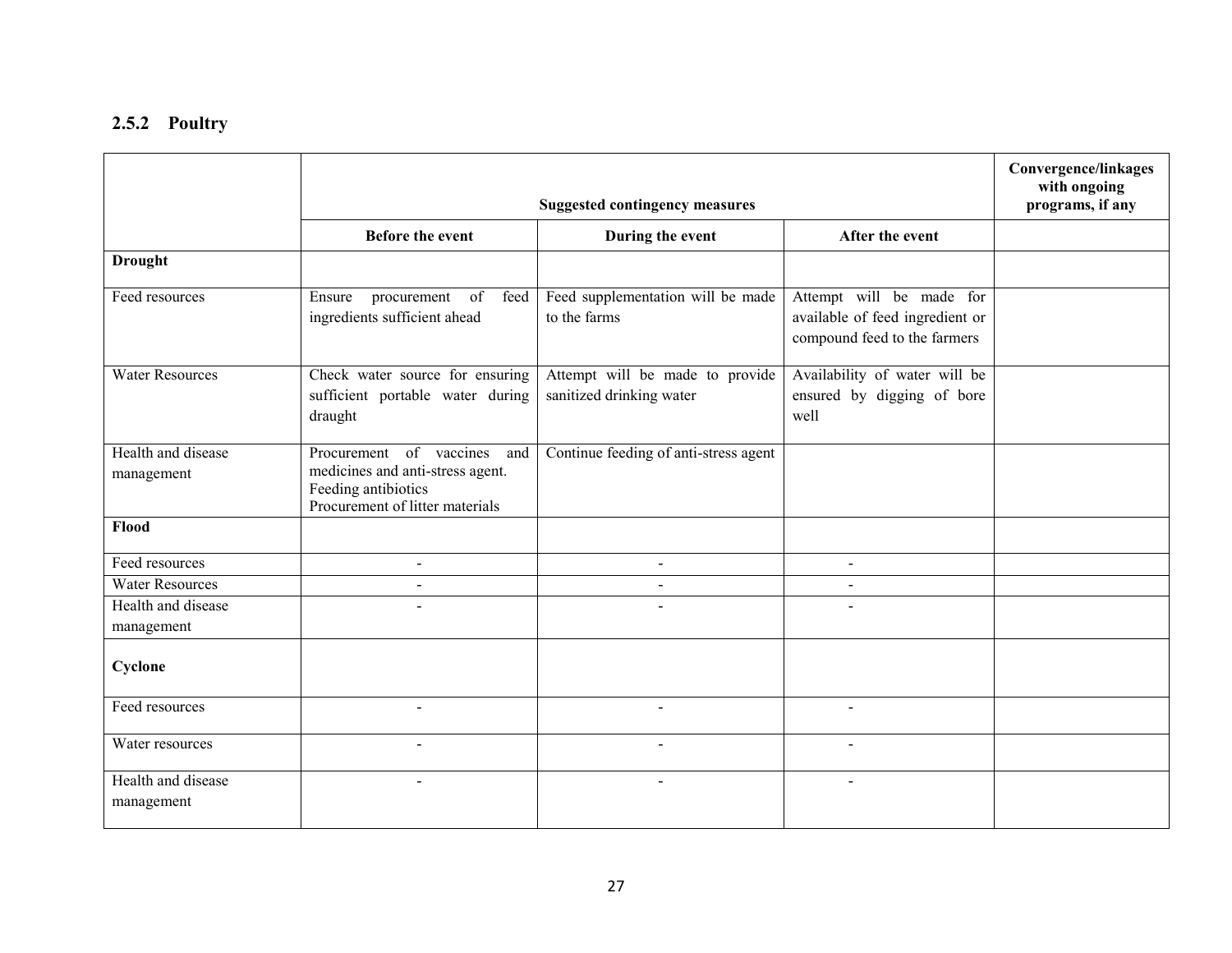| Shelter and environment |                                                                                                                           |                                                                                                              |                                                                                                                                                                                                                       |  |
|-------------------------|---------------------------------------------------------------------------------------------------------------------------|--------------------------------------------------------------------------------------------------------------|-----------------------------------------------------------------------------------------------------------------------------------------------------------------------------------------------------------------------|--|
| management              |                                                                                                                           |                                                                                                              |                                                                                                                                                                                                                       |  |
| <b>Heat Waves</b>       |                                                                                                                           |                                                                                                              |                                                                                                                                                                                                                       |  |
|                         |                                                                                                                           |                                                                                                              |                                                                                                                                                                                                                       |  |
| Feed resources          | Procurement of high protein and<br>low energy diet. Procurement of<br>medicine, anti stress agent and<br>vitamin C and E. | Feeding during cooler hour of the<br>day. Supplementation of vitamin E<br>and C, antistress agent with water | Feeding will be continued<br>with high protein and low<br>energy till heat waves ends<br>and then feeding will be done<br>with normal diet. Antistress<br>agents will be continued in<br>drinking water for some days |  |
| Water resources         | Provision should be made<br>for                                                                                           | Sufficient cool drinking water with                                                                          | Availability of cold water will                                                                                                                                                                                       |  |
|                         | continuous available of water                                                                                             | sodium bicarbonate or electrolytes.                                                                          | be made for some days                                                                                                                                                                                                 |  |
| Health and disease      | Procurement of anti stress drugs                                                                                          | Supplementation of anti stress drug                                                                          | Vaccination of birds against                                                                                                                                                                                          |  |
| management              |                                                                                                                           |                                                                                                              | RD                                                                                                                                                                                                                    |  |
| Shelter and environment | Pruning of big trees in the farm.                                                                                         | Attempt will be made for cooling of                                                                          | Provision should be made to                                                                                                                                                                                           |  |
| management              | Putting curtains on open sides of                                                                                         | poultry shed by adapting different                                                                           | ensure proper ventilation to                                                                                                                                                                                          |  |
|                         | the shed.                                                                                                                 | cooling methods                                                                                              | the house                                                                                                                                                                                                             |  |
|                         | Procurement<br>of<br>electrical<br>accessories                                                                            | Thickness of litter should be<br>reduced                                                                     |                                                                                                                                                                                                                       |  |
|                         | Providing shed to poultry houses.                                                                                         | Ventilation to the house should be                                                                           |                                                                                                                                                                                                                       |  |
|                         | Providing proper ventilation.                                                                                             | increased by providing ceiling fans                                                                          |                                                                                                                                                                                                                       |  |
|                         |                                                                                                                           | and exhaust fan                                                                                              |                                                                                                                                                                                                                       |  |
| <b>Cold Waves</b>       |                                                                                                                           |                                                                                                              |                                                                                                                                                                                                                       |  |
| Feed resources          | Procurement of high energy diet                                                                                           | Feed high energy diet.                                                                                       | Disease control or taking care<br>if affected                                                                                                                                                                         |  |
| Water resources         | Proper water supply will be<br>ensured                                                                                    |                                                                                                              |                                                                                                                                                                                                                       |  |
| Health and disease      | Procurement of anti stress drugs                                                                                          | Feeding of anti stress drugs in                                                                              | Vaccination against IBD and                                                                                                                                                                                           |  |
| management              | and vaccine                                                                                                               | drinking water Vaccination with                                                                              | <b>RD</b>                                                                                                                                                                                                             |  |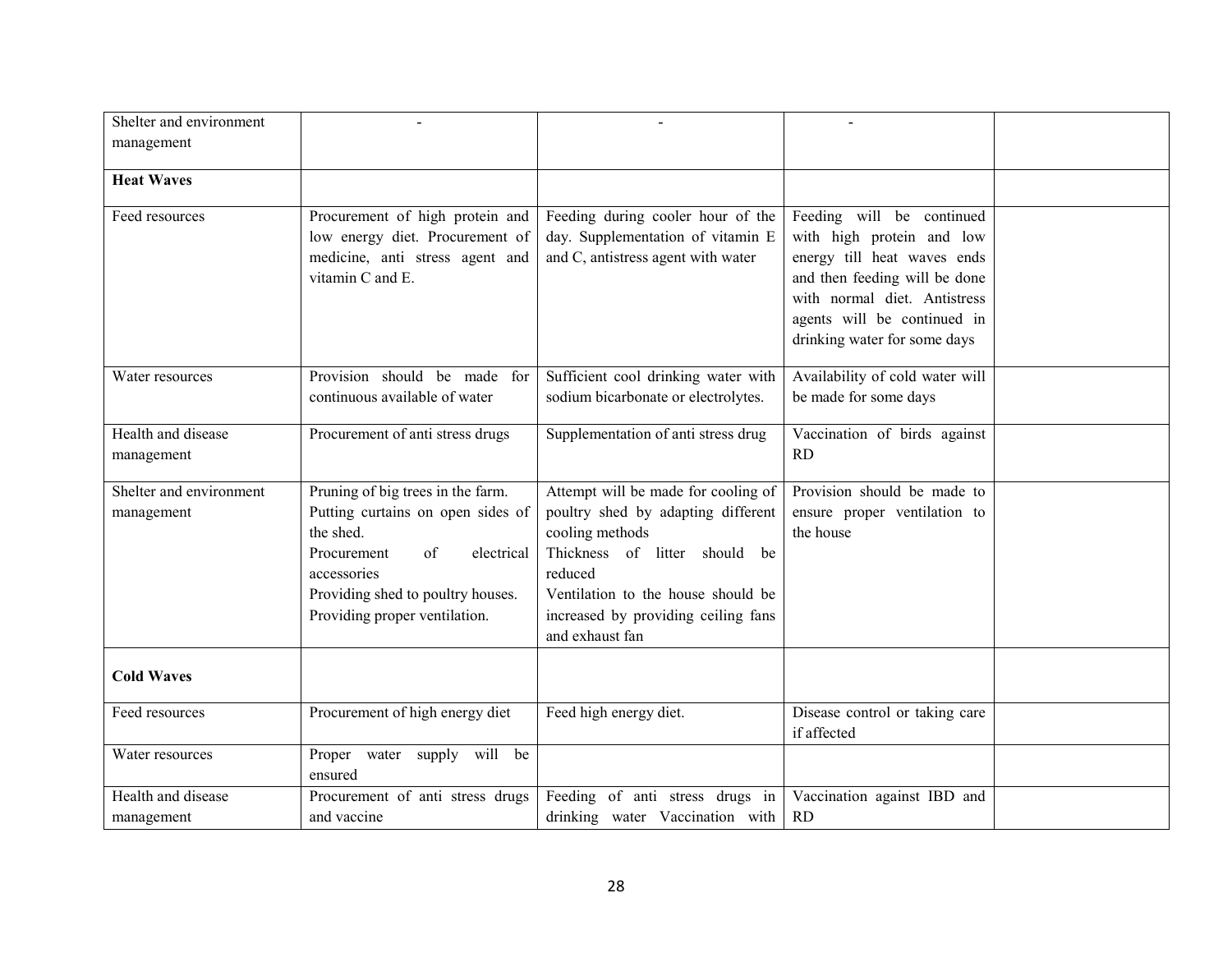|                         |                                  | fowl pox                                                                 |                      |  |
|-------------------------|----------------------------------|--------------------------------------------------------------------------|----------------------|--|
| Shelter and environment | Procurement of curtains to cover | Close the open sides of the shed by Remove the curtains.                 |                      |  |
| management              | open sides of the shed.          | in such a way<br>curtain<br>that<br>ventilation should not be hampered.  | Discontinue heating. |  |
|                         | Heating arrangement kept ready   | Provide heat if necessary depending<br>on the temperature and age of the |                      |  |
|                         |                                  | birds                                                                    |                      |  |

### 2.5.3 Fisheries/ Aquaculture

| <b>Drought</b>                |                                             | <b>Suggested contingency measures</b>       |                                         |
|-------------------------------|---------------------------------------------|---------------------------------------------|-----------------------------------------|
|                               | <b>Before the event</b>                     | During the event                            | After the event                         |
| Feed resources                | Ensure procurement of feed ingredients      | Feed supplementation will be made to the    | Attempt will be made for available of   |
|                               | sufficient ahead                            | farms                                       | feed ingredient or compound feed to     |
|                               |                                             |                                             | the farmers                             |
| <b>Water Resources</b>        | for<br>Check<br>water<br>source<br>ensuring | Attempt will be made to provide sanitized   | Availability of water will be ensured   |
|                               | sufficient portable water during draught    | drinking water                              | by digging of bore well                 |
| Health and disease management | Procurement of vaccines and medicines       | Continue feeding of anti stress agent       |                                         |
|                               | and anti stress agent.                      |                                             |                                         |
|                               | Feeding antibiotics                         |                                             |                                         |
|                               | Procurement of litter materials             |                                             |                                         |
| Flood                         | NA                                          |                                             |                                         |
| Cyclone                       | NA                                          |                                             |                                         |
| <b>Heat Waves</b>             |                                             |                                             |                                         |
| Feed resources                | Procurement of high protein and low         | Feeding during cooler hour of the day.      | Feeding will be continued with high     |
|                               | energy diet                                 | Supplementation of vitamin E and C, anti    | protein and low energy till heat waves  |
|                               | Procurement of medicine, anti stress agent  | stress agent with water                     | ends and then feeding will be done      |
|                               | and vitamin C and E.                        |                                             | with normal diet                        |
|                               |                                             |                                             | Anti stress agents will be continued in |
|                               |                                             |                                             | drinking water for some days            |
| Water resources               | Provision should be made for continuous     | Sufficient cool drinking water with sodium  | Availability of cold water will be      |
|                               | available of water                          | bicarbonate or electrolytes.                | made for some days                      |
| Health and disease management | Procurement of Anti stress drugs            | Supplementation of anti stress drug         | Vaccination of birds against RD         |
| Shelter and environment       | Pruning of big trees in the farm.           | Attempt will be made for cooling of poultry | Provision should be made to ensure      |
| management                    | Putting curtains on open sides of the shed. | shed by adapting different cooling methods  | proper ventilation to the house         |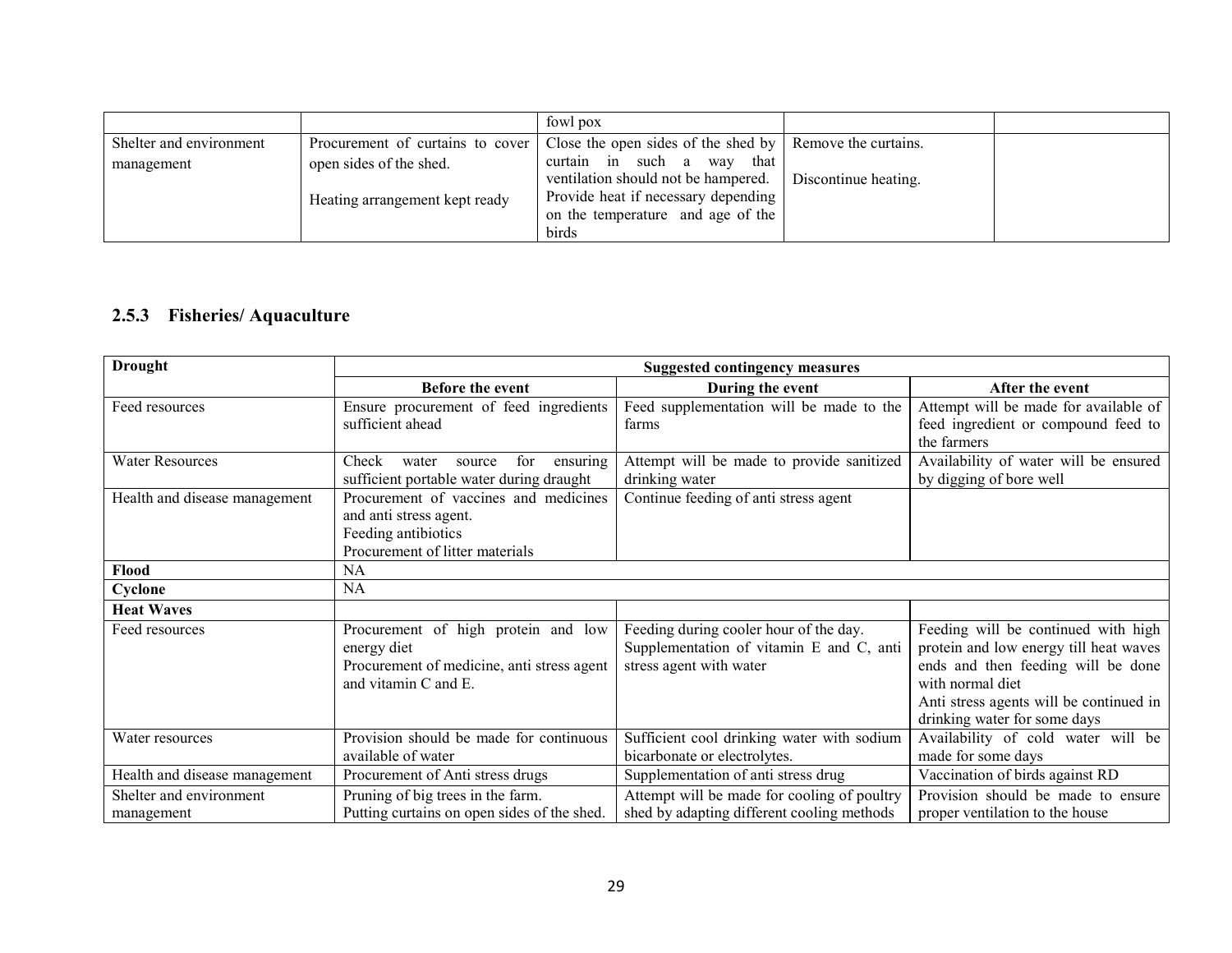|                               | Procurement of electrical accessories | Thickness of litter should be reduced        |                                |
|-------------------------------|---------------------------------------|----------------------------------------------|--------------------------------|
|                               | Providing shed to poultry houses.     | Ventilation to the house should be increased |                                |
|                               | Providing proper ventilation.         | by providing ceiling fans and exhaust fan    |                                |
| <b>Cold Waves</b>             |                                       |                                              |                                |
| Feed resources                | Procurement of high energy diet       | Feed high energy diet.                       |                                |
|                               |                                       |                                              |                                |
| Water resources               | Proper water supply will be ensured   |                                              |                                |
| Health and disease management | Procurement of anti stress drugs and  | Feeding of anti stress drugs in drinking     | Vaccination against IBD and RD |
|                               | vaccine                               | water Vaccination with fowl pox              |                                |
| Shelter and environment       | Procurement of curtains to cover open | Close the open sides of the shed by curtain  | Remove the curtains.           |
| management                    | sides of the shed.                    | in such a way that ventilation should not be | Discontinue heating.           |
|                               | Heating arrangement kept ready        | hampered.                                    |                                |
|                               |                                       | Provide heat if necessary depending on the   |                                |
|                               |                                       | temperature and age of the birds             |                                |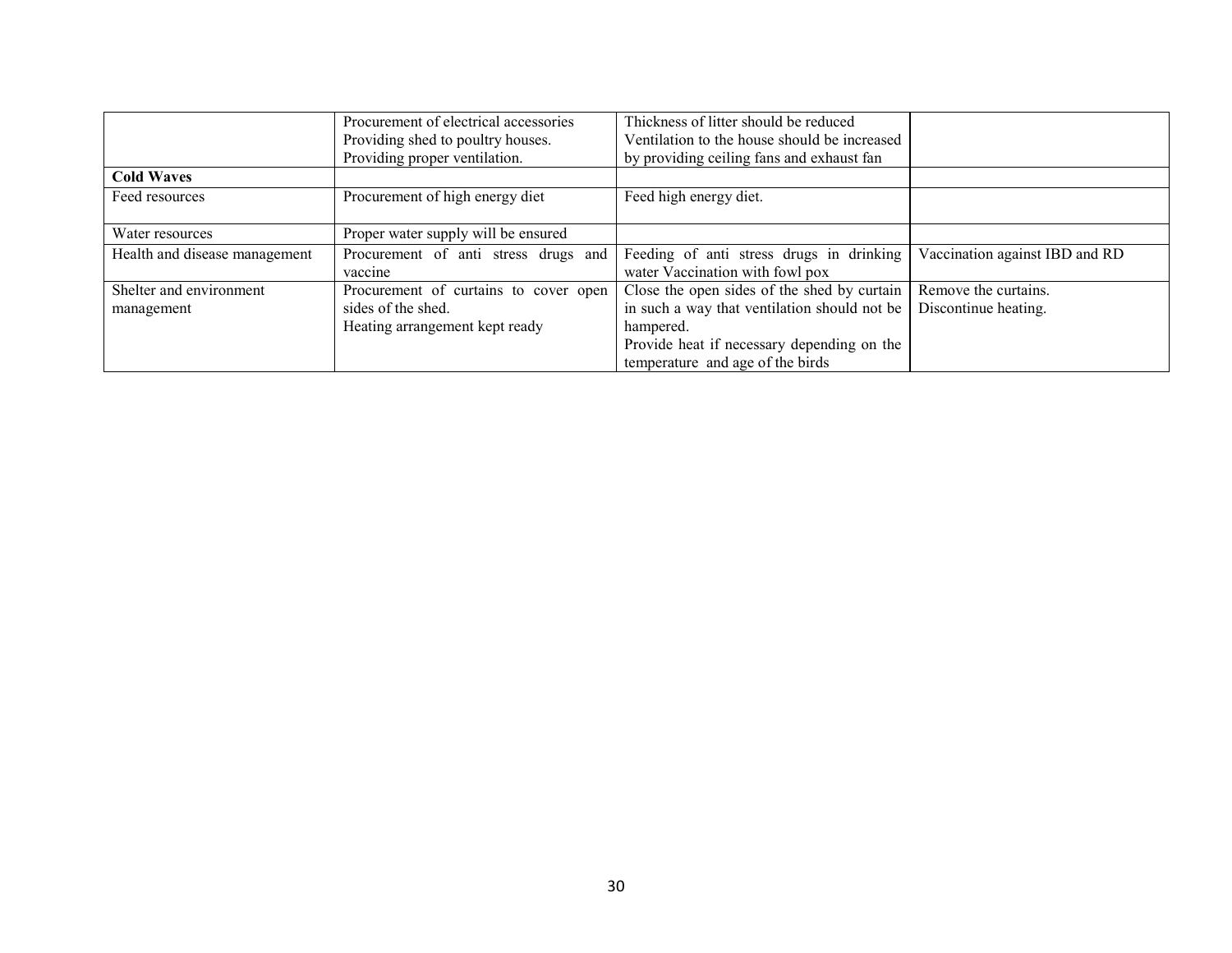#### ANNEXURE-1

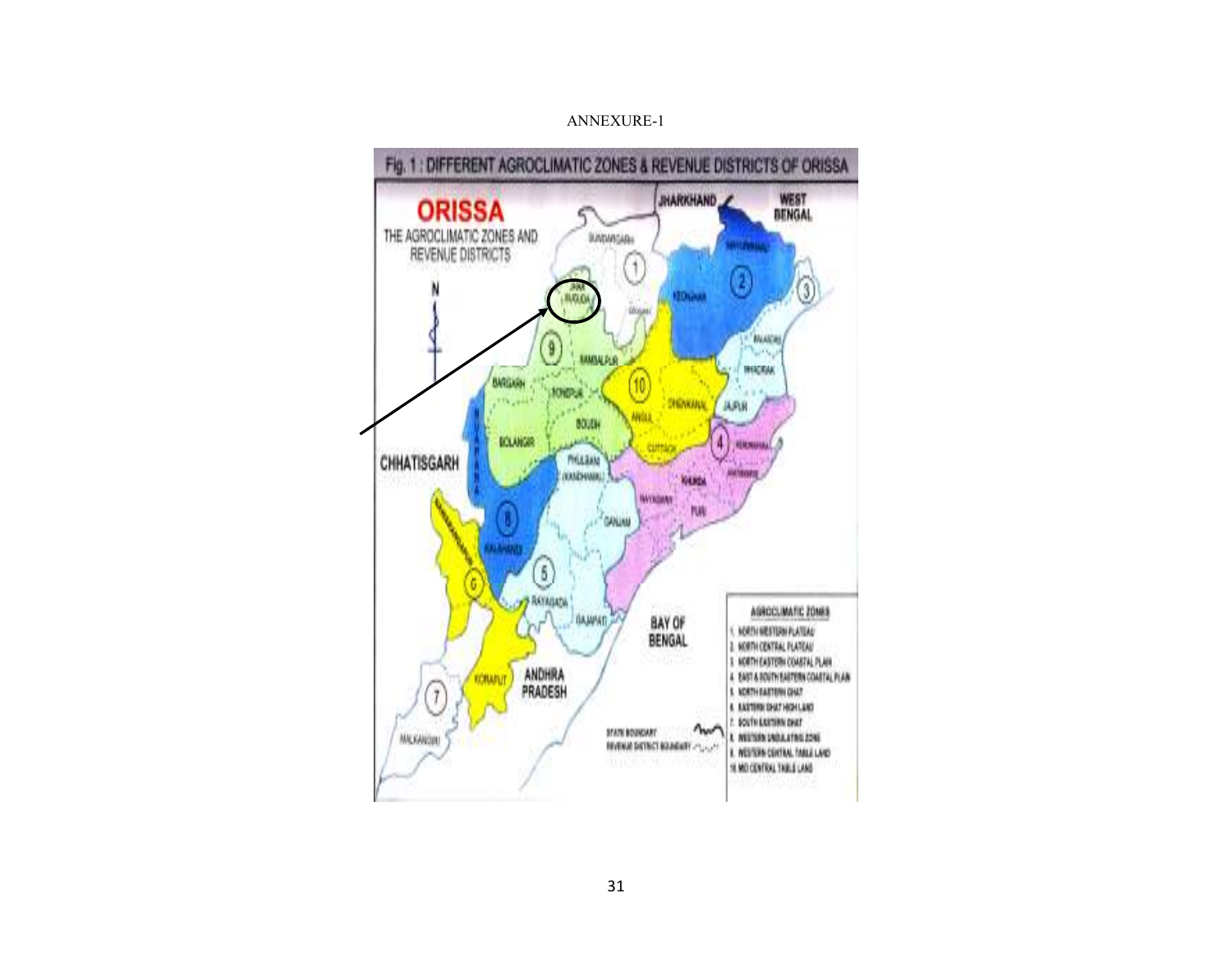

## Monthly Normal Rainfall (Average of last 5 years)

Month